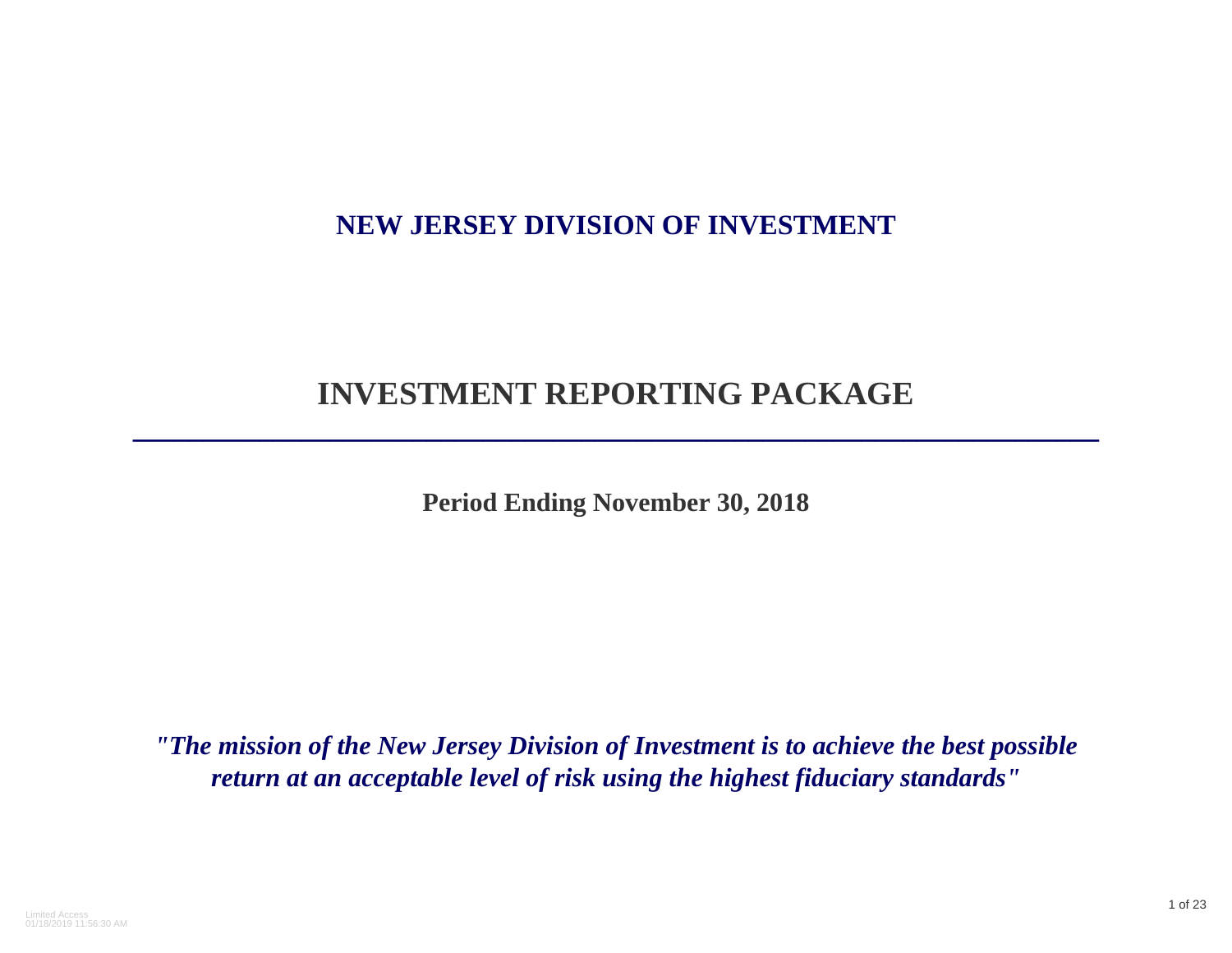#### **NJ Division of Investment Actual Allocation vs Target Allocation As of November 30, 2018**

|                                             | <b>Actual</b><br><b>Allocation %</b> | Target % | Difference % | <b>Allocation (in millions \$)</b> |
|---------------------------------------------|--------------------------------------|----------|--------------|------------------------------------|
| <b>Total Risk Mitigation</b>                | 5.02                                 | 5.00     | 0.02         | 3,774.32                           |
| Total Cash and Short Term <sup>1</sup>      | 4.18                                 | 5.50     | $-1.32$      | 3.141.14                           |
| Governments                                 | 2.00                                 | 3.00     | $-1.00$      | 1,501.49                           |
| <b>Total Liquidity</b>                      | 6.18                                 | 8.50     | $-2.32$      | 4,642.63                           |
| <b>Investment Grade Credit</b>              | 9.83                                 | 10.00    | $-0.17$      | 7,384.25                           |
| Public High Yield                           | 1.37                                 | 2.50     | $-1.13$      | 1,031.42                           |
| <b>Global Diversified Credit</b>            | 5.97                                 | 5.00     | 0.97         | 4,488.89                           |
| Credit-Oriented Hedge Funds                 | 1.13                                 | 1.00     | 0.13         | 846.63                             |
| Debt-Related Private Equity                 | 1.35                                 | 2.00     | $-0.65$      | 1,012.63                           |
| Debt Related Real Estate                    | 0.54                                 | 1.00     | $-0.46$      | 406.62                             |
| <b>Total Income</b>                         | 20.19                                | 21.50    | $-1.31$      | 15,170.44                          |
| <b>Real Assets</b>                          | 3.11                                 | 2.50     | 0.61         | 2,340.59                           |
| <b>Equity Related Real Estate</b>           | 5.81                                 | 6.25     | $-0.44$      | 4,364.42                           |
| <b>Total Real Return</b>                    | 8.92                                 | 8.75     | 0.17         | 6,705.01                           |
| <b>US Equity</b>                            | 29.85                                | 30.00    | $-0.15$      | 22,436.57                          |
| Non-US Equity Developed Markets Equity      | 10.80                                | 11.50    | $-0.70$      | 8,115.57                           |
| <b>Emerging Markets Equity</b>              | 6.35                                 | 6.50     | $-0.15$      | 4,769.31                           |
| <b>Buyouts-Venture Capital</b>              | 10.07                                | 8.25     | 1.82         | 7,564.52                           |
| <b>Equity Oriented Hedge Funds</b>          | 0.36                                 | 0.00     | 0.36         | 271.02                             |
| <b>Total Global Growth</b>                  | 57.42                                | 56.25    | 1.17         | 43,156.99                          |
| Opportunistic Investments                   | 0.57                                 | 0.00     | 0.57         | 429.20                             |
| Police & Fire Mortgage Program <sup>2</sup> | 1.59                                 | 0.00     | 1.59         | 1,195.47                           |
| Other Cash and Receivable                   | 0.11                                 | 0.00     | 0.11         | 80.93                              |
| <b>Total Pension Fund</b>                   | 100.00                               | 100.00   | 0.00         | 75,155.00                          |





01/18/2019 11:56:30 AM<br>Sum of component allocation may not equal total due to rounding<br>1 The cash aggregate comprises the two common pension fund cash accounts, in addition to the seven plan cash accounts.<br>2 For financial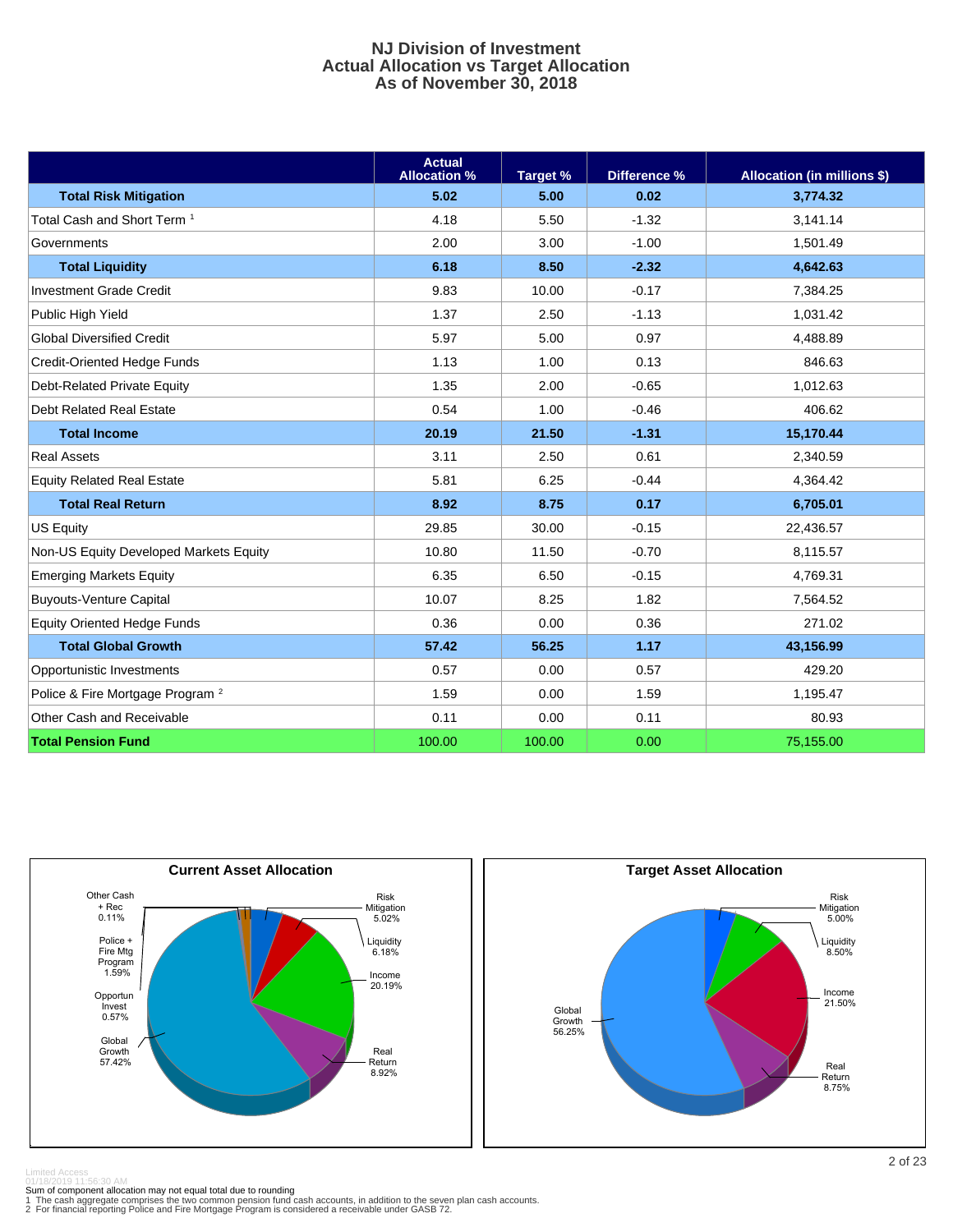#### **NJ Division of Investment Performance vs Policy Benchmark Periods Ending November 30, 2018 Total Pension Fund Returns are Net of All Fees**



|                                              | <sup>1</sup> Month | <b>YTD</b> | <b>FYTD</b> | `Year       | २ Year | 5 Year       | 10 Year | 20 year | 25 year |
|----------------------------------------------|--------------------|------------|-------------|-------------|--------|--------------|---------|---------|---------|
| <sup>1</sup> Total Pension Fund <sup>1</sup> | 1.17               | 2.04       | $-0.26$     | $21^-$<br>. | 7.41   | 0.50<br>6.52 | 9.31    | 6.09    | 7.88    |
| NJDOI Policy Index <sup>2</sup>              | 0.90               | 1.47       | 0.22        | 2.92        | 7.82   | 6.50         | 9.1     |         |         |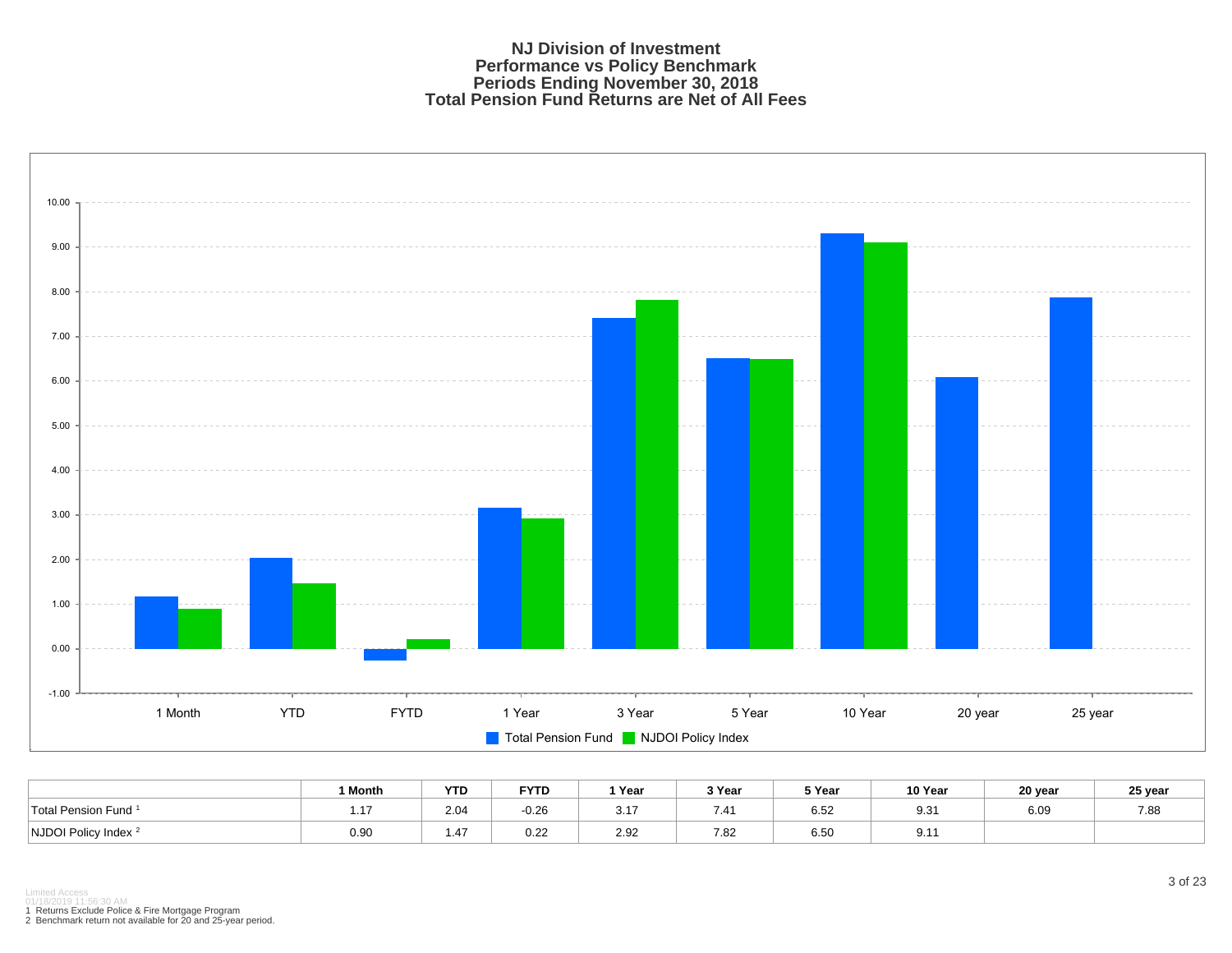#### **NJ Division of Investment Pension Fund Asset Class Returns vs Benchmarks Periods Ending November 30, 2018 Returns are Net of All Fees**

|                                                      |         |            |             |         | <b>Annualized</b> |        |
|------------------------------------------------------|---------|------------|-------------|---------|-------------------|--------|
|                                                      | 1 Month | <b>YTD</b> | <b>FYTD</b> | 1 Year  | 3 Year            | 5 Year |
| <b>Risk Mitigation</b>                               | $-0.44$ | 3.73       | 0.44        | 3.22    | 2.53              | 2.69   |
| T-Bill + 300 BP                                      | 0.45    | 4.53       | 2.16        | 4.90    | 4.04              | 3.65   |
| Total Short Term and Cash <sup>1</sup>               | 0.29    | 2.20       | 1.16        | 2.37    | 1.58              | 1.24   |
| 91 DAY TREASURY BILL (DAILY)                         | 0.21    | 1.69       | 0.87        | 1.80    | 0.97              | 0.59   |
| Governments                                          | 0.80    | $-1.51$    | $-0.20$     | $-1.20$ | 0.31              | 0.29   |
| <b>Custom Government Benchmark</b>                   | 0.89    | $-1.27$    | $-0.19$     | $-0.96$ | 0.82              | 2.09   |
| <b>Total Liquidity</b>                               | 0.43    | 0.41       | 0.80        | 0.67    | 0.89              | 0.58   |
| <b>Liquidity Benchmark</b>                           | 0.45    | 0.64       | $0.50\,$    | 0.83    | 0.97              | 1.77   |
| Investment Grade Credit                              | 0.35    | $-1.82$    | 0.11        | $-1.47$ | 1.95              | 2.86   |
| Custom Investment Grade Credit Benchmark             | 0.20    | $-3.09$    | $-0.39$     | $-2.39$ | 2.15              | 2.40   |
| Public High Yield                                    | $-1.09$ | $-0.66$    | $-0.47$     | $-0.24$ | 6.65              | 4.51   |
| <b>Bloomberg Barclays Corp HY</b>                    | $-0.86$ | 0.06       | $-0.10$     | 0.36    | 7.09              | 4.39   |
| <b>Global Diversified Credit</b>                     | 0.32    | 8.36       | 2.09        | 8.58    | 10.70             | 9.72   |
| <b>Bloomberg Barclays Corp HY</b>                    | $-0.86$ | 0.06       | $-0.10$     | 0.36    | 7.09              | 4.39   |
| <b>Credit-Oriented Hedge Funds</b>                   | $-0.06$ | 6.25       | 1.23        | 7.06    | 6.35              | 5.08   |
| 50 HFRI DR 50 HFRI CA (1M Lag)                       | $-0.90$ | 4.30       | 1.28        | 4.50    | 6.40              | 3.71   |
| Debt-Related Private Equity                          | 0.37    | 11.84      | 1.15        | 14.06   | 9.01              | 9.53   |
| Bloomberg Barclays Corp HY + 300 bps (1 Qtr lag)     | 0.99    | 5.34       | 4.19        | 6.55    | 10.26             | 8.84   |
| <b>Debt Related Real Estate</b>                      | 2.01    | 6.84       | 1.08        | 5.25    | 4.23              | 5.97   |
| Bloomberg Barclays CMBS 2.0 Baa + 100 bps(1 Qtr lag) | 2.28    | 9.80       | 5.67        | 8.85    | 7.19              | 9.14   |
| <b>Total Income</b>                                  | 0.26    | 2.74       | 0.79        | 3.15    | 5.44              | 5.15   |
| Income Benchmark                                     | $-0.08$ | $-0.13$    | 0.53        | 0.38    | 4.97              | 3.87   |
| Real Return Real Assets and Commodities              | 1.54    | 12.56      | 1.33        | 14.09   | 7.54              |        |
| Custom Cambridge Real Asset Index                    | 0.00    | 8.37       | 3.73        | 10.27   | 3.15              |        |
| <b>Equity Related Real Estate</b>                    | 1.79    | 9.51       | 1.63        | 9.97    | 11.07             | 12.79  |
| Real Estate Index <sup>2</sup>                       | 0.00    | 5.73       | 1.81        | 7.47    | 8.38              | 10.03  |
| <b>Total Real Return</b>                             | 1.70    | 10.57      | 1.53        | 11.40   | 9.91              | 9.10   |
| <b>Real Return Benchmark</b>                         | 0.00    | 6.49       | 2.36        | 8.27    | 7.16              | 6.64   |

Limited Access 01/18/2019 11:56:30 AM

1 The cash aggregate comprises the two common pension fund cash accounts, in addition to the seven plan cash accounts.<br>2 Private Equity, Real Return and Real Estate Benchmarks are only reported on a quarterly basis, non qu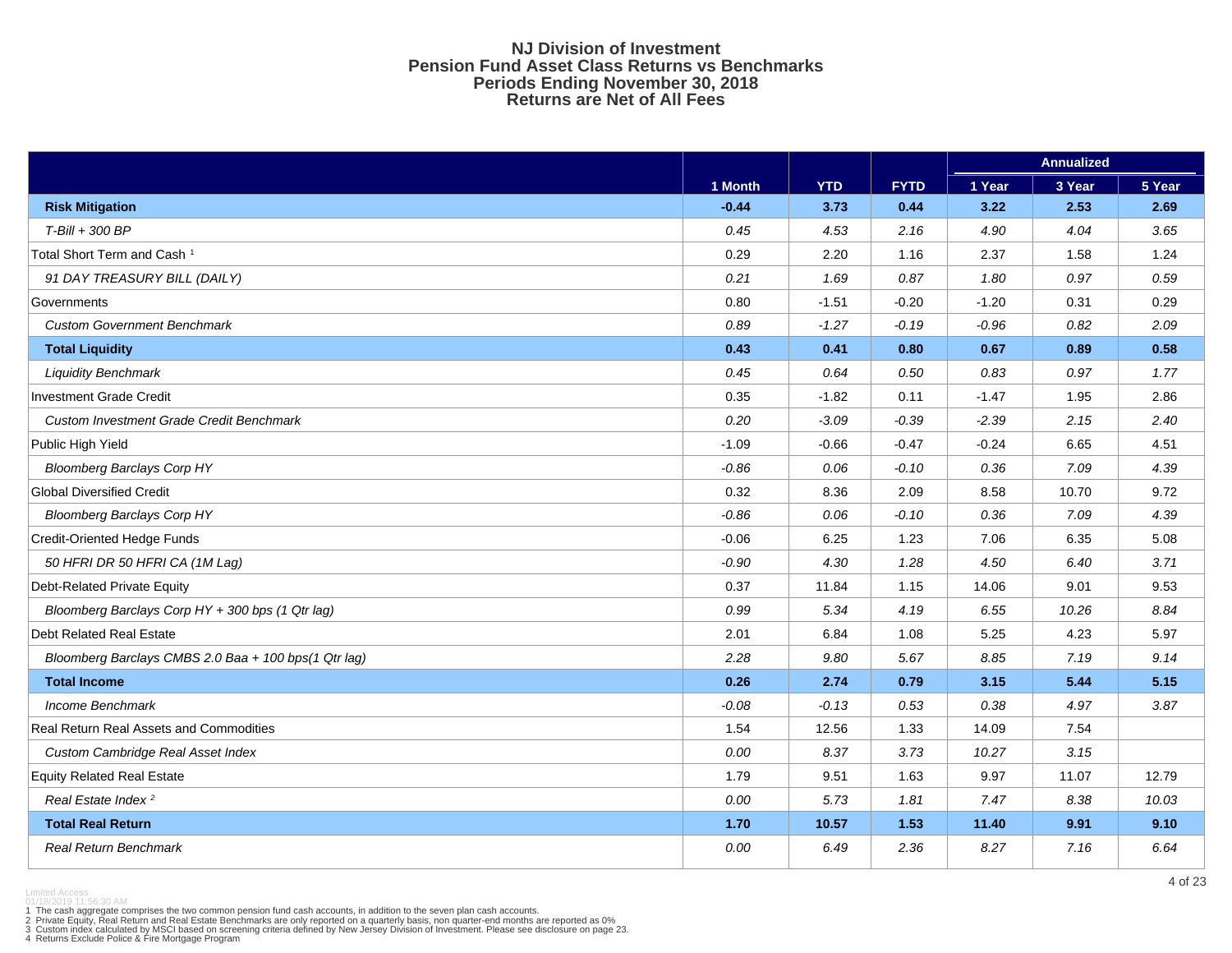#### **NJ Division of Investment Pension Fund Asset Class Returns vs Benchmarks Periods Ending November 30, 2018 Returns are Net of All Fees**

|                                                              |         |            |             |         | <b>Annualized</b> |        |
|--------------------------------------------------------------|---------|------------|-------------|---------|-------------------|--------|
|                                                              | 1 Month | <b>YTD</b> | <b>FYTD</b> | 1 Year  | 3 Year            | 5 Year |
| US Equity                                                    | 1.72    | 2.46       | 0.65        | 3.76    | 10.34             | 9.67   |
| S&P 1500 SUPER COMPOSITE (DAILY)                             | 2.09    | 4.75       | 1.79        | 5.79    | 12.06             | 10.93  |
| Non-US Equity Developed Markets Equity                       | $-0.05$ | $-8.84$    | $-7.00$     | $-7.11$ | 4.46              | 2.12   |
| Custom International Developed Markets Benchmark 3           | $-0.03$ | $-9.42$    | $-6.73$     | $-7.76$ | 4.31              | 1.74   |
| <b>Emerging Markets Equity</b>                               | 4.18    | $-12.92$   | $-5.16$     | $-9.77$ | 8.64              | 1.07   |
| Custom International Emerging Markets Benchmark <sup>3</sup> | 4.25    | $-12.51$   | $-6.04$     | $-9.37$ | 9.42              | 2.07   |
| <b>Equity Oriented Hedge Funds</b>                           | $-5.37$ | $-4.97$    | $-5.16$     | $-3.88$ | 1.66              | 2.64   |
| 50 HFRI EH 50 HFRI ED ACTIVIST (1M Lag)                      | $-4.60$ | $-2.40$    | $-4.13$     | $-2.18$ | 4.25              | 3.98   |
| <b>Buyouts-Venture Capital</b>                               | 1.98    | 17.68      | 3.15        | 18.71   | 13.12             | 15.88  |
| <b>Custom Cambridge Blend</b>                                | 0.00    | 13.28      | 4.41        | 18.75   | 12.49             | 13.64  |
| <b>Total Global Growth</b>                                   | 1.64    | 0.51       | $-1.12$     | 2.14    | 9.08              | 7.76   |
| <b>Global Growth Benchmark</b>                               | 1.50    | 0.97       | $-0.52$     | 3.02    | 10.25             | 8.24   |
| Opportunistic Investments                                    | $-0.00$ | 8.00       | $-0.01$     | 8.36    | 8.50              |        |
| <b>Total Pension Fund 4</b>                                  | 1.17    | 2.04       | $-0.26$     | 3.17    | 7.41              | 6.52   |
| <b>NJDOI Policy Index</b>                                    | 0.90    | 1.47       | 0.22        | 2.92    | 7.82              | 6.50   |

1 The cash aggregate comprises the two common pension fund cash accounts, in addition to the seven plan cash accounts.<br>2 Private Equity, Real Return and Real Estate Benchmarks are only reported on a quarterly basis, non qu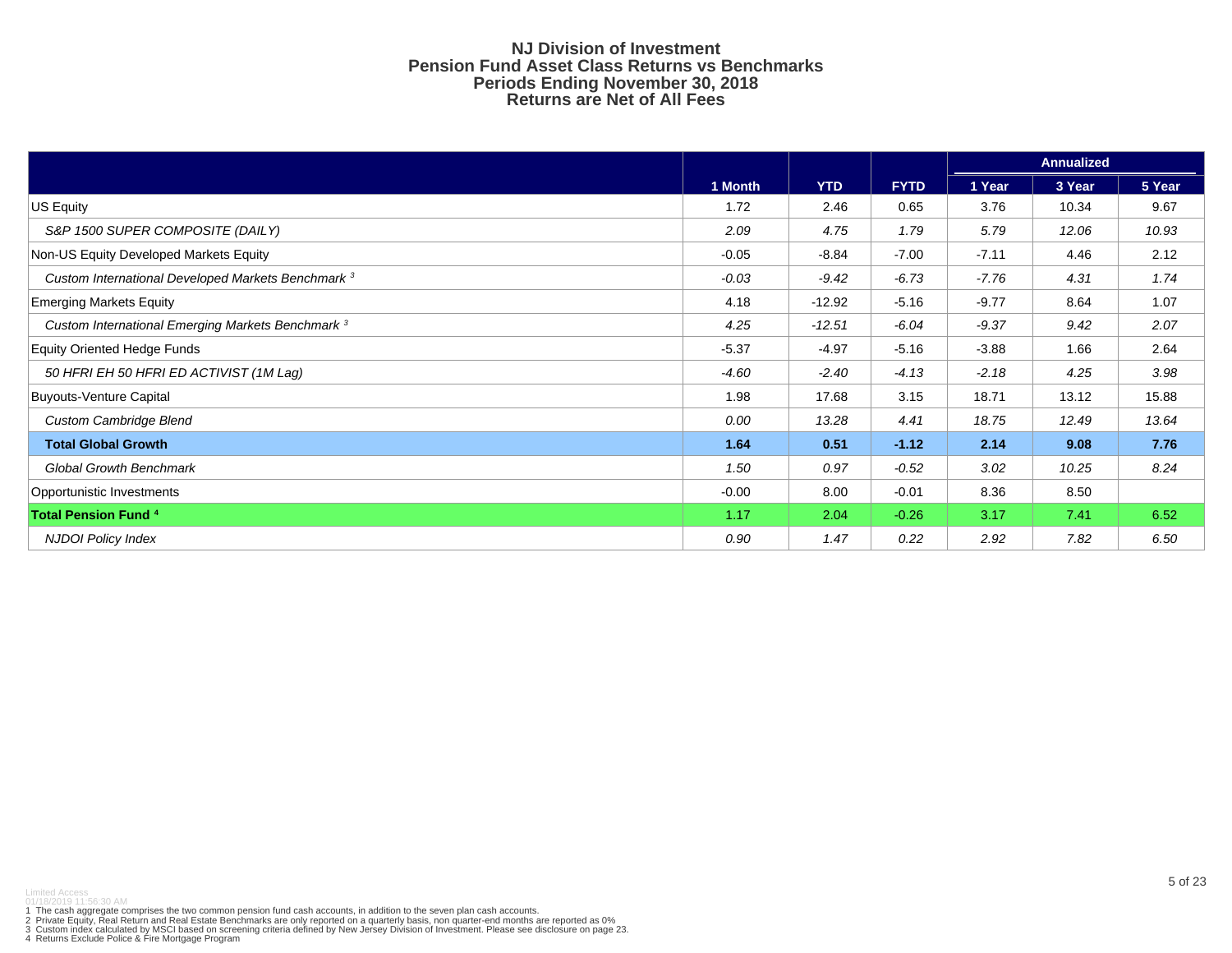#### **NJ Division of Investment Domestic Equity As of November 30, 2018**

### **Top Holdings \***

| <b>Security Name</b>        | $%$ of<br><b>Portfolio</b> |
|-----------------------------|----------------------------|
| MICROSOFT CORP              | 4.09                       |
| AMAZON.COM INC              | 3.84                       |
| APPLE INC                   | 3.18                       |
| ALPHABET INC CL C           | 3.01                       |
| JPMORGAN CHASE + CO         | 2.09                       |
| <b>FACEBOOK INC A</b>       | 1.87                       |
| JOHNSON + JOHNSON           | 1.81                       |
| <b>BANK OF AMERICA CORP</b> | 1.62                       |
| AT+T INC                    | 1.43                       |
| <b>EXXON MOBIL CORP</b>     | 1.42                       |

#### **Select Portfolio Sector Weightings**



Limited Access 01/18/2019 11:56:30 AM

\*Top 10 Holdings include accruals.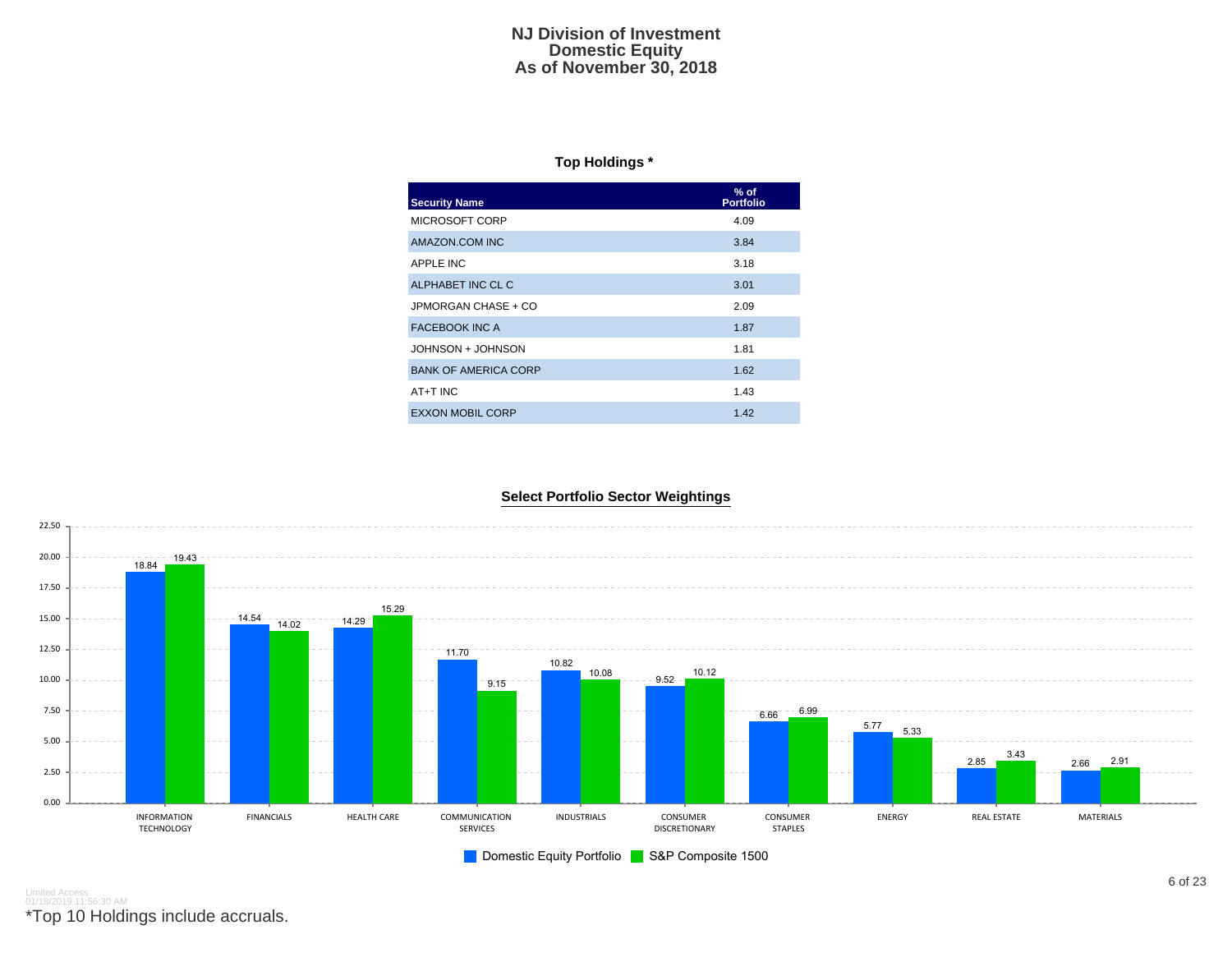#### **NJ Division of Investment International Equity As of November 30, 2018**

#### **Top Holdings \***

| <b>Security Name</b>           | $%$ of<br><b>Portfolio</b> |
|--------------------------------|----------------------------|
| <b>ISHARES MSCI TAIWAN ETF</b> | 2.53                       |
| <b>ISHARES MSCI INDIA ETF</b>  | 2.19                       |
| <b>TENCENT HOLDINGS LTD</b>    | 1.70                       |
| ALIBABA GROUP HOLDING SP ADR   | 1.44                       |
| SAMSUNG ELECTRONICS CO LTD     | 1.37                       |
| NESTLE SA REG                  | 1.06                       |
| TAIWAN SEMICONDUCTOR SP ADR    | 0.93                       |
| ROCHE HOLDING AG GENUSSCHEIN   | 0.92                       |
| NOVARTIS AG REG                | 0.85                       |
| CHINA CONSTRUCTION BANK H      | 0.67                       |





Limited Access 01/18/2019 11:56:30 AM

\* Top 10 holdings include accruals.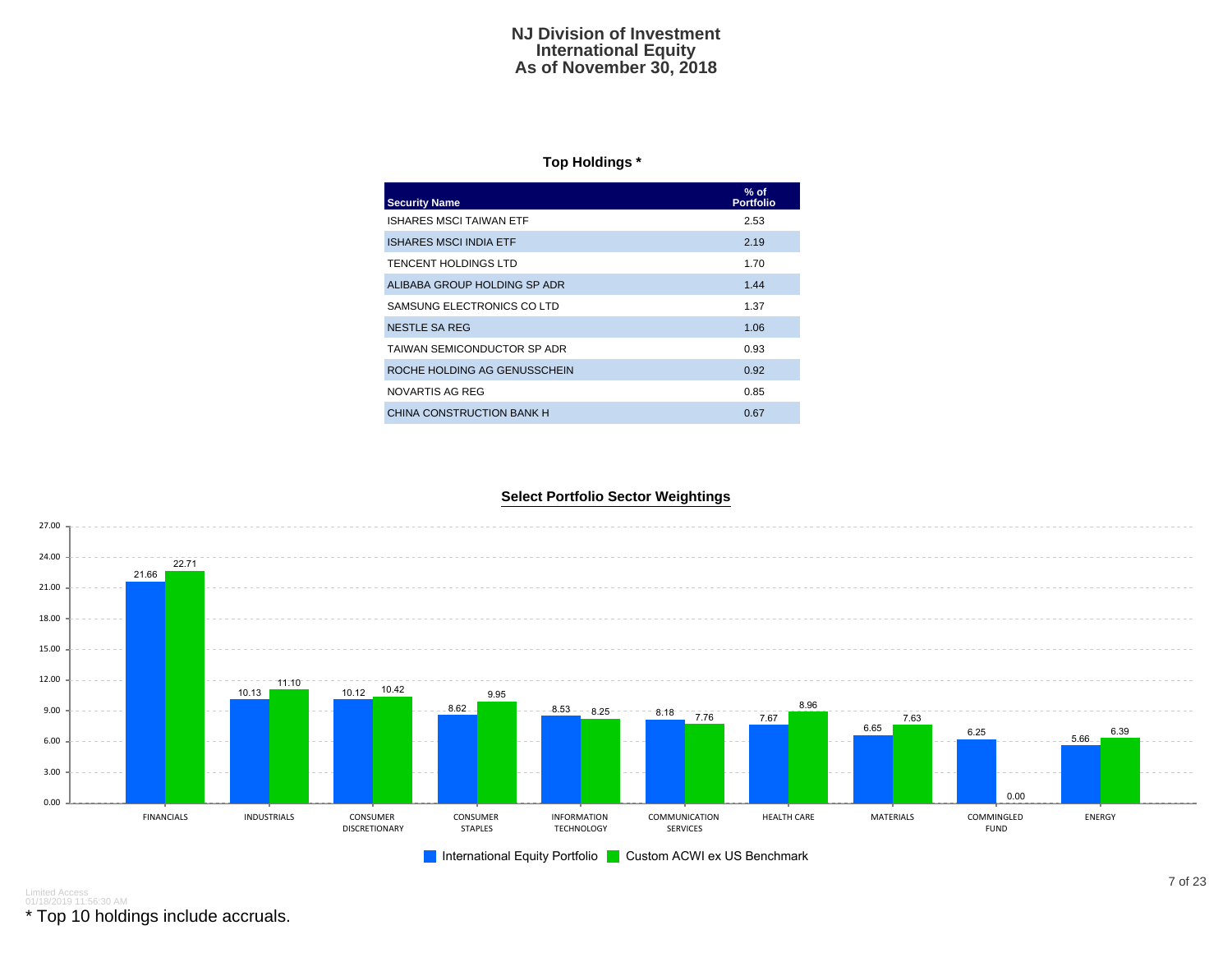#### **NJ Division of Investment Domestic Fixed Income Composite As of November 30, 2018**

### **Top Holdings \***

| <b>Security Name</b>    | Coupon % | <b>Maturity Date</b> | $%$ of<br><b>Portfolio</b> |
|-------------------------|----------|----------------------|----------------------------|
| US TREASURY N/B         | 1.13     | 03/31/2020           | 1.82                       |
| US TREASURY N/B         | 1.38     | 09/30/2019           | 1.46                       |
| <b>INTEL CORP</b>       | 2.35     | 05/11/2022           | 1.27                       |
| ROCHE HOLDINGS INC      | 3.25     | 09/17/2023           | 1.21                       |
| US TREASURY N/B         | 1.88     | 05/31/2022           | 1.14                       |
| <b>HYDRO QUEBEC</b>     | 8.50     | 12/01/2029           | 1.03                       |
| INTL BK RECON + DEVELOP | 3.00     | 09/27/2023           | 1.02                       |
| <b>US TREASURY N/B</b>  | 1.25     | 07/31/2023           | 1.01                       |
| <b>KFW</b>              | 2.75     | 10/01/2020           | 1.01                       |

#### **---High Grade Portfolio Sector Weights---**



Limited Access 01/18/2019 11:56:30 AM

\* Top holdings include accruals.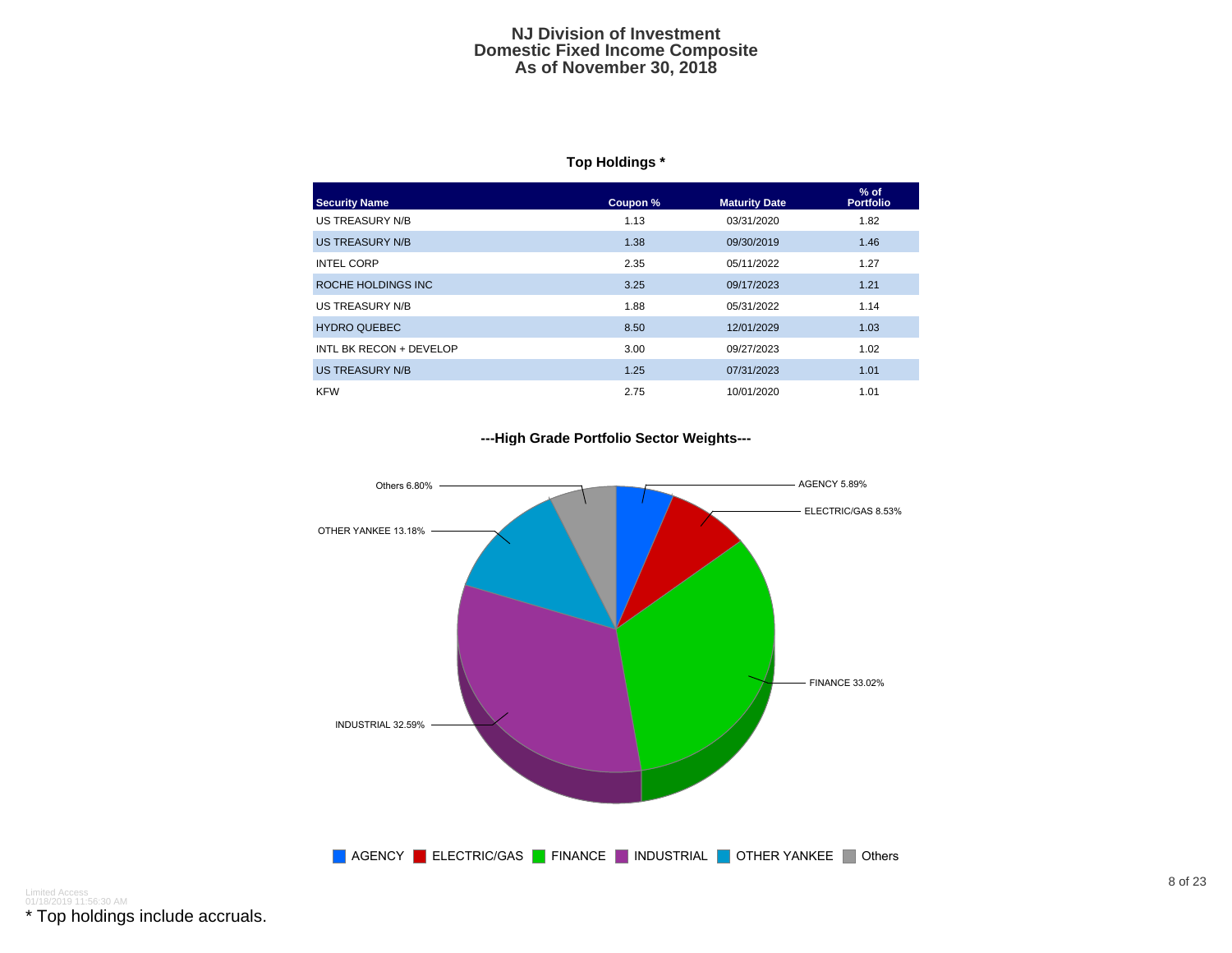## **New Jersey Division of Investment International Equity Exposure by Country**

|                           |                         |                          |               |       |                    | 11/30/2018                     |                         |       |               |       |                    |
|---------------------------|-------------------------|--------------------------|---------------|-------|--------------------|--------------------------------|-------------------------|-------|---------------|-------|--------------------|
|                           |                         |                          | <b>Custom</b> |       | <b>Net Foreign</b> |                                |                         |       | <b>Custom</b> |       | <b>Net Foreign</b> |
|                           | \$ Mkt Value % of Int'l |                          | Int'l         |       | <b>Currency</b>    |                                | \$ Mkt Value % of Int'l |       | Int'l         |       | <b>Currency</b>    |
|                           |                         | in millions Equity Port. | Index         | Hedge | <b>Exposure</b>    |                                | in millions Equity Port |       | <b>Index</b>  | Hedge | <b>Exposure</b>    |
| <b>Developed Markets:</b> |                         |                          |               |       |                    | <b>Emerging Markets:</b>       |                         |       |               |       |                    |
| Developed - Euro          |                         |                          |               |       |                    | EM - Global                    | 1.9                     | 0.0%  | 0.0%          |       | 1.9                |
| Austria                   | 15.5                    | 0.1%                     | 0.1%          |       | 15.5               | EM - Europe/Middle East/Africa |                         |       |               |       |                    |
| Belgium                   | 80.8                    | 0.6%                     | 0.6%          |       | 80.8               | <b>Czech Republic</b>          | 15.3                    | 0.1%  | 0.1%          |       | 15.3               |
| Finland                   | 56.1                    | 0.4%                     | 0.6%          |       | 56.1               | Egypt                          | 6.5                     | 0.1%  | 0.0%          |       | 6.5                |
| France                    | 687.0                   | 5.4%                     | 5.7%          |       | 687.0              | Greece                         | 10.2                    | 0.1%  | 0.1%          |       | 10.2               |
| Germany                   | 592.5                   | 4.7%                     | 4.7%          |       | 592.5              | Hungary                        | 30.8                    | 0.2%  | 0.1%          |       | 30.8               |
| Ireland                   | 35.3                    | 0.3%                     | 0.3%          |       | 35.3               | Poland                         | 54.2                    | 0.4%  | 0.4%          |       | 54.2               |
| Italy                     | 175.6                   | 1.4%                     | 1.4%          |       | 175.6              | Qatar                          | 32.0                    | 0.3%  | 0.4%          |       | 32.0               |
| Netherlands               | 257.2                   | 2.0%                     | 2.1%          |       | 257.2              | Russia                         | 196.4                   | 1.5%  | 1.2%          |       | 196.4              |
| Portugal                  | 20.3                    | 0.2%                     | 0.1%          |       | 20.3               | South Africa                   | 311.4                   | 2.4%  | 2.3%          |       | 311.4              |
| Spain                     | 214.2                   | 1.7%                     | 1.8%          |       | 214.2              | Turkey                         | 40.9                    | 0.3%  | 0.3%          |       | 40.9               |
| Euro Currency             |                         |                          |               |       | 0.0                | <b>United Arab Emirates</b>    | 27.0                    | 0.2%  | 0.2%          |       | 27.0               |
| Developed - Non-Euro      |                         |                          |               |       |                    | EM - Latam                     |                         |       |               |       |                    |
| Australia                 | 483.6                   | 3.8%                     | 4.1%          |       | 483.6              | Argentina                      | 21.9                    | 0.2%  | 0.0%          |       | 21.9               |
| Canada                    | 734.9                   | 5.8%                     | 5.9%          |       | 734.9              | <b>Brazil</b>                  | 387.4                   | 3.0%  | 2.8%          |       | 387.4              |
| <b>Denmark</b>            | 126.9                   | 1.0%                     | 1.0%          |       | 126.9              | Chile                          | 43.5                    | 0.3%  | 0.4%          |       | 43.5               |
| Hong Kong                 | 277.8                   | 2.2%                     | 2.2%          |       | 277.8              | Colombia                       | 1.6                     | 0.0%  | 0.2%          |       | 1.6                |
| <b>Israel</b>             | 46.4                    | 0.4%                     | 0.3%          |       | 46.4               | Mexico                         | 128.8                   | 1.0%  | 1.0%          |       | 128.8              |
| Japan                     | 1,887.6                 | 14.9%                    | 14.7%         |       | 1,887.6            | Peru                           | 29.3                    | 0.2%  | 0.2%          |       | 29.3               |
| New Zealand               | 1.2                     | 0.0%                     | 0.1%          |       | 1.2                | EM - Asia ex Japan             |                         |       |               |       |                    |
| Norway                    | 34.3                    | 0.3%                     | 0.4%          |       | 34.3               | China                          | 1,385.1                 | 10.9% | 11.1%         |       | 1,385.1            |
| Singapore                 | 74.7                    | 0.6%                     | 0.8%          |       | 74.7               | India                          | 458.9                   | 3.6%  | 3.3%          |       | 458.9              |
| Sweden                    | 214.6                   | 1.7%                     | 1.6%          |       | 214.6              | Indonesia                      | 131.5                   | 1.0%  | 0.8%          |       | 131.5              |
| Switzerland               | 662.0                   | 5.2%                     | 5.1%          |       | 662.0              | Korea                          | 665.0                   | 5.2%  | 5.1%          |       | 665.0              |
| United Kingdom            | 1,296.1                 | 10.2%                    | 10.3%         |       | 1,296.1            | Malaysia                       | 85.5                    | 0.7%  | 0.9%          |       | 85.5               |
|                           |                         |                          |               |       |                    | Pakistan                       | 5.1                     | 0.0%  | 0.0%          |       | 5.1                |
|                           |                         |                          |               |       |                    | Philippines                    | 33.7                    | 0.3%  | 0.4%          |       | 33.7               |
|                           |                         |                          |               |       |                    | Taiwan                         | 508.1                   | 4.0%  | 4.2%          |       | 508.1              |
|                           |                         |                          |               |       |                    | Thailand                       | 124.0                   | 1.0%  | 0.9%          |       | 124.0              |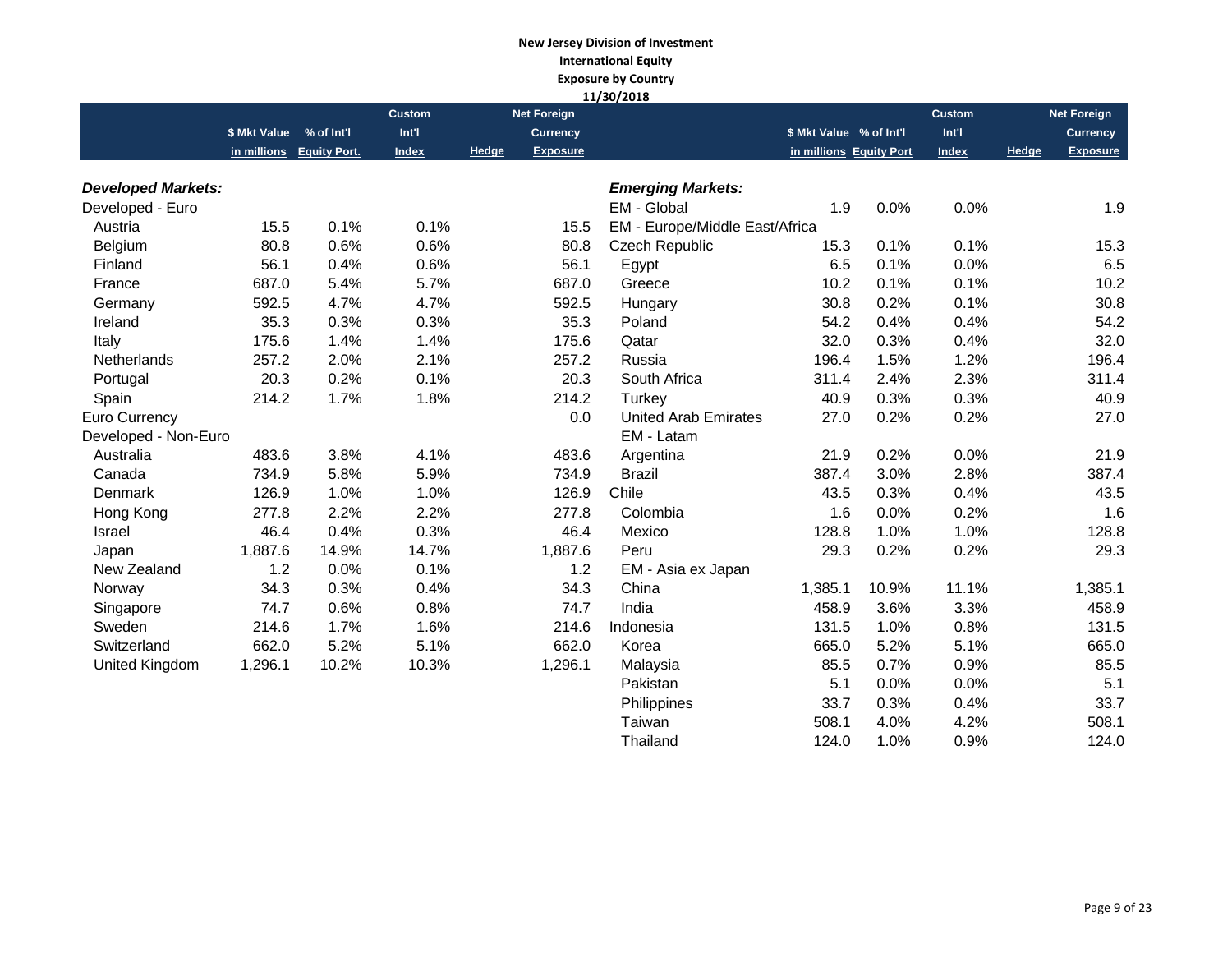## **New Jersey Division of Investment Cash Management Fund**

|                            | <b>PARTICIPATION</b> |                   |  |  |  |  |
|----------------------------|----------------------|-------------------|--|--|--|--|
|                            | <b>VALUE</b>         | <b>PERCENTAGE</b> |  |  |  |  |
| <b>STATF</b>               | \$9,657              | 80.77%            |  |  |  |  |
| <b>NON-STATE</b>           | \$2,299              | 19.23%            |  |  |  |  |
| TOTAL*                     | \$11,956             | 100.00%           |  |  |  |  |
| Dollar amounts in millions |                      |                   |  |  |  |  |

## **PARTICIPATION 11/30/18**

### **PORTFOLIO ANNUALIZED INTEREST RATES**

|                   | <b>STATE</b> | <b>NON-STATE</b> | <b>AVG.DAYS</b>            |                          | Percentage   |   | 30-Nov-18      |
|-------------------|--------------|------------------|----------------------------|--------------------------|--------------|---|----------------|
| 11/30/2018        | 2.29%        | 2.23%            | 53                         | UST BILLS                | $29.56\%$ \$ |   | 3,531,012,217  |
| $0.63\% - 5.23\%$ |              |                  | .0.01%<br><b>UST BILLS</b> | <b>COMM PAPER</b>        | 28.53%       | Ś | 3,408,054,736  |
| $8.21\%$          |              |                  |                            | UST NOTES                | 27.83%       | Ś | 3,323,721,714  |
|                   |              | 29.56%           | <b>E COMM PAPER</b>        | <b>CERT. OF DEPOSIT</b>  | 8.21%        | Ś | 979,981,740    |
|                   |              |                  | <b>UST NOTES</b>           | GOVT AGENCY              | 5.23%        | S | 624,456,050    |
|                   | 27.83%       |                  | <b>CERT. OF DEPOSIT</b>    | <b>CORPORATE BONDS</b>   | 0.63%        |   | 75,233,294     |
|                   |              | 28.53%           | <b>GOVT AGENCY</b>         | <b>STATE STREET STIF</b> | $0.01\%$     |   | 1,032,472      |
|                   |              |                  | <b>CORPORATE BONDS</b>     | <b>TOTAL</b>             | 100.00% \$   |   | 11,943,492,223 |
|                   |              |                  | <b>STATE STREET STIF</b>   |                          |              |   |                |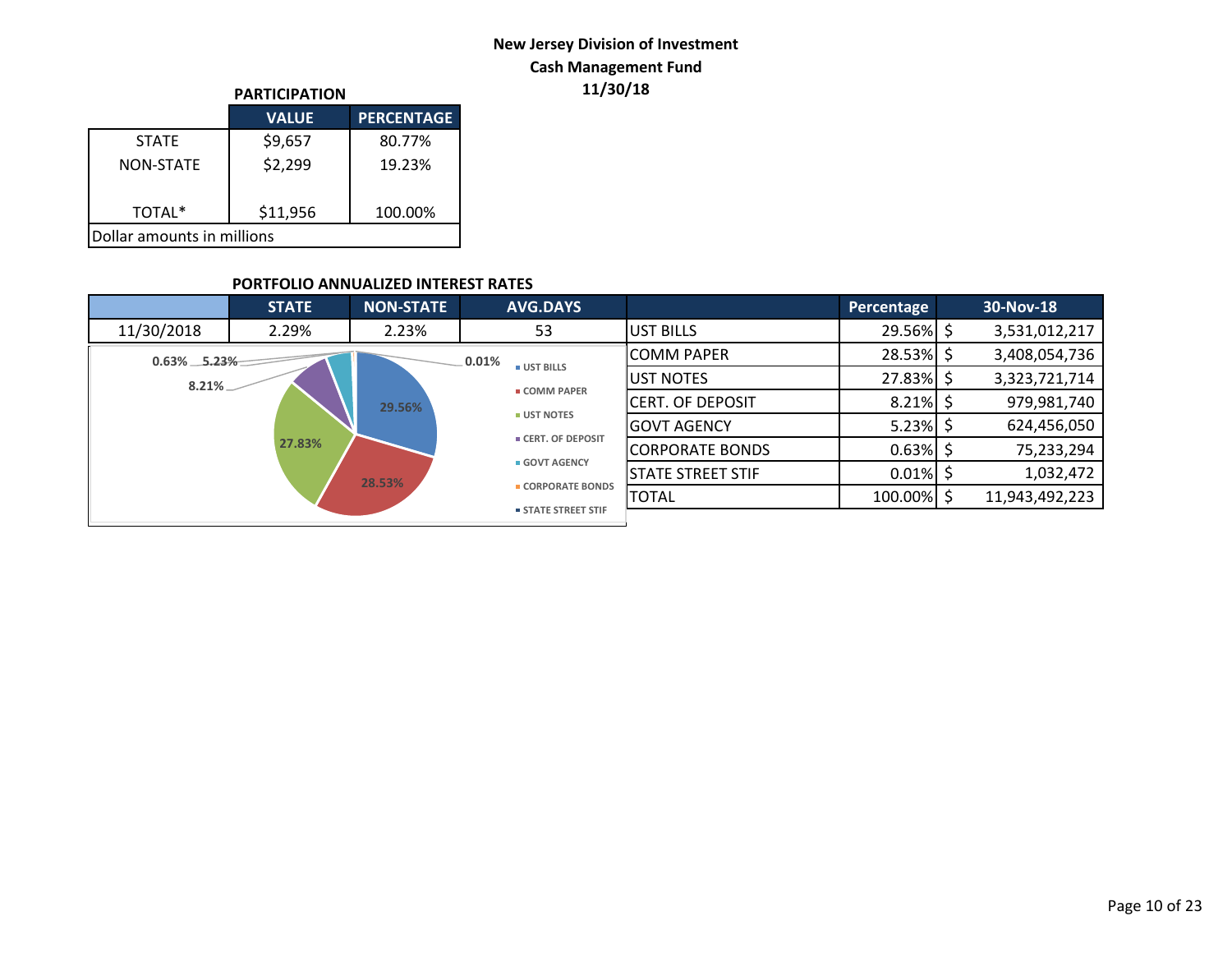#### State Investment Council Regulation Violations and Other Reportable Matters November 30, 2018

| <b>Newly Reported Violations</b> |                        |                          |                |  |  |  |  |
|----------------------------------|------------------------|--------------------------|----------------|--|--|--|--|
| Date of Violation                | Regulation<br>Violated | Description of Violation | Date Corrected |  |  |  |  |
|                                  |                        |                          |                |  |  |  |  |

| Status of Outstanding Violations Previously Reported |                        |                                                                                                                                                                                                                                                                                                                                                                                                                                                                                                                                                                                                                                                                                                                                                 |                                              |  |  |  |  |
|------------------------------------------------------|------------------------|-------------------------------------------------------------------------------------------------------------------------------------------------------------------------------------------------------------------------------------------------------------------------------------------------------------------------------------------------------------------------------------------------------------------------------------------------------------------------------------------------------------------------------------------------------------------------------------------------------------------------------------------------------------------------------------------------------------------------------------------------|----------------------------------------------|--|--|--|--|
| Date of Violation                                    | Regulation<br>Violated | Description of Violation                                                                                                                                                                                                                                                                                                                                                                                                                                                                                                                                                                                                                                                                                                                        | Date Corrected                               |  |  |  |  |
| 6/7/2018                                             |                        | 17:16-32.2(a)4ii   N.J.A.C.17:16-32.2(a)4ii requires minimum credit ratings for<br>issuers of certificates of deposit headquartered outside the<br>United States. A certificate of deposit in the amount of \$125 December 10, 2018.<br>million issued by BNP Paribas Fortis N.Y. Branch, was<br>purchased in Common Pension Fund D. The internal<br>spreadsheet utilized pre-trade contained a formulaic error<br>resulting in the purchase of securities which did not meet<br>the rating requirements. The State Street compliance<br>system did not flag the violations as the system did not have<br>the securities properly categorized as certificates of deposit<br>and was therefore testing against incorrect rating<br>requirements. | The certificate of<br>deposit will mature on |  |  |  |  |

|                                        |  | <b>Other Reportable Matters</b> |  |  |  |
|----------------------------------------|--|---------------------------------|--|--|--|
|                                        |  | Description                     |  |  |  |
| There are no other reportable matters. |  |                                 |  |  |  |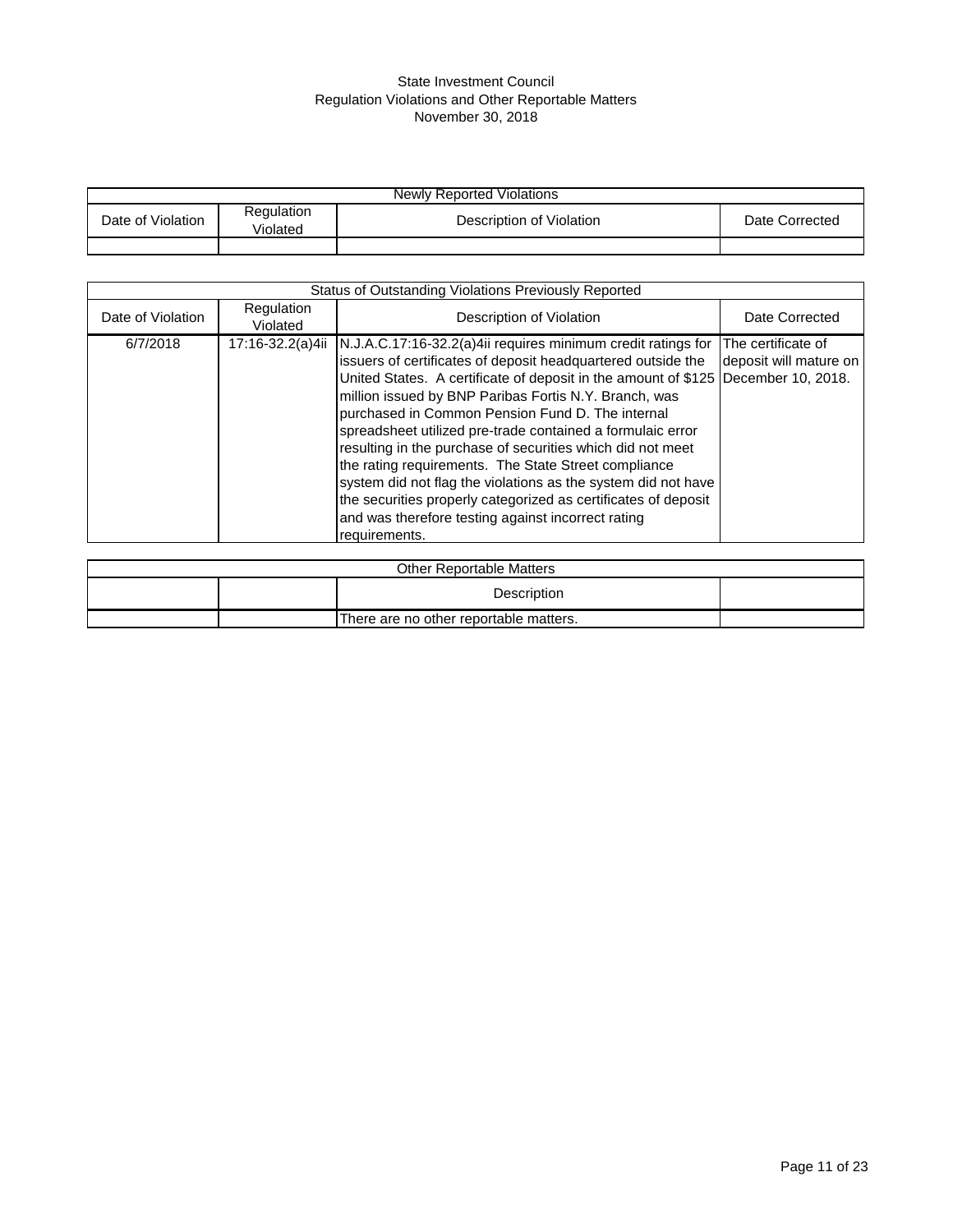#### **Alternative Investments as of November 30, 2018**

Presents underlying fund level information including the Portfolio's original commitments, funded amounts to date, remaining commitments and the distributions to date.

|                                                                                 |                          |                   |                           | A                           |                                      | в                                           | C                            | $=(B+C)$                    | $=(B+C)/A$                            |
|---------------------------------------------------------------------------------|--------------------------|-------------------|---------------------------|-----------------------------|--------------------------------------|---------------------------------------------|------------------------------|-----------------------------|---------------------------------------|
|                                                                                 |                          | Last              |                           |                             |                                      |                                             |                              |                             |                                       |
|                                                                                 | Inception<br><b>Date</b> | Valuation<br>Date | <b>Commitment</b>         | Amount<br>Contributed.      | <b>Unfunded</b><br><b>Commitment</b> | <b>Current Market</b><br>Value <sub>2</sub> | <b>Total</b><br>Distributed. | <b>Total Value</b>          | <b>Total Value</b><br><b>Multiple</b> |
| <b>Private Equity</b>                                                           |                          |                   |                           |                             |                                      |                                             |                              |                             |                                       |
| <b>Co-Investments</b>                                                           |                          |                   | 2,125,000,000             | 1,361,068,905               | 804,175,880                          | 1,333,070,767                               | 909,992,755                  | 2,243,063,521               | 1.65                                  |
| BX NJ Co-Invest (PE) L.P.                                                       | Apr-12                   | Sep-18            | 50,000,000                | 38,383,528                  | 11,654,360                           | 44,580,472                                  | $\Omega$                     | 44,580,472                  | 1.16                                  |
| NB/NJ Custom Investment Fund II                                                 | Apr-12                   | Sep-18            | 200,000,000               | 193,014,002                 | 6.985.998                            | 124,494,795                                 | 302,469,189                  | 426,963,984                 | 2.21                                  |
| NB/NJ Custom Investment Fund III, LP                                            | Apr-18                   | Sep-18            | 200,000,000               | 43,371,287                  | 156,628,713                          | 43,182,058                                  | $\Omega$                     | 43,182,058                  | 1.00                                  |
| NJ Roark Co-Invest Fund III LLC                                                 | Jan-14                   | $Jun-18$          | 75,000,000                | 15,102,418                  | 59,897,582                           | 17,739,605                                  | 7,405,451                    | 25,145,056                  | 1.66                                  |
| SONJ Private Opportunities Fund II, L.P.                                        | Nov-07                   | $Jun-18$          | 1,300,000,000             | 924,246,755                 | 415,960,142                          | 1,049,948,383                               | 489,601,661                  | 1,539,550,044               | 1.67                                  |
| SONJ Private Opportunities Fund, L.P.                                           | Sep-06                   | Sep-18            | 100,000,000               | 96,659,210                  | 3,340,790                            | 3,145,206                                   | 110,516,453                  | 113,661,659                 | 1.18                                  |
| Vista Co-Invest Fund 2017-3, L.P.                                               | <b>Nov-17</b>            | Sep-18            | 200,000,000               | 50,291,704                  | 149,708,296                          | 49,980,247                                  | $\mathbf 0$                  | 49,980,247                  | 0.99                                  |
| <b>Distressed Debt</b>                                                          |                          |                   | 1,877,807,307             | 1,369,986,905               | 709,729,414                          | 850,806,213                                 | 1,012,963,952                | 1,863,770,165               | 1.36                                  |
| BSP Special Situations Fund L.P.                                                | Jan-17                   | Sep-18            | 150,000,000               | 79,962,000                  | 70,038,000                           | 92,214,657                                  | $\Omega$                     | 92,214,657                  | 1.15                                  |
| Catalyst Fund V, L.P.                                                           | <b>Nov-15</b>            | Oct-18            | 100,000,000               | 35,000,000                  | 69,400,034                           | 29,317,307                                  | 8,904,577                    | 38,221,884                  | 1.09                                  |
| Centerbridge Capital Partners II, L.P.                                          | May-11                   | Sep-18            | 100,000,000               | 143,776,690                 | 11,245,410                           | 46,406,433                                  | 101,771,345                  | 148, 177, 778               | 1.03                                  |
| Centerbridge Capital Partners, L.P.                                             | <b>Jun-06</b>            | Sep-18            | 80,000,000                | 126,039,602                 | 5,252,725                            | 19,826,401                                  | 212,269,622                  | 232,096,023                 | 1.84                                  |
| Chatham Asset Private Debt and Strategic Capital Fund                           | <b>Nov-17</b>            | Oct-18            | 200,000,000               | 200,000,000                 | $\mathbf 0$                          | 224,222,800                                 | $\mathbf 0$                  | 224,222,800                 | 1.12                                  |
| GOF II Feeder B. L.P.                                                           | Oct-17                   | N/A               | 100,000,000               | $\Omega$                    | 100,000,000                          | $\Omega$                                    | $\mathbf 0$                  | $\mathbf 0$                 | 0.00                                  |
| GoldenTree NJ Distressed Fund 2015 GP LLC                                       | Feb-16                   | Sep-18            | 300,000,000               | 143,000,000                 | 177,000,000                          | 199,379,310                                 | 20,000,000                   | 219,379,310                 | 1.53                                  |
| HIG Bayside Debt & LBO II                                                       | May-08                   | Sep-18            | 100,000,000               | 101,200,001                 | 16,596,472                           | 42, 157, 631                                | 123,345,994                  | 165,503,625                 | 1.64                                  |
| KPS Special Situations Fund III, LP                                             | May-07                   | Sep-18            | 25,000,000                | 24,932,269                  | 11,507,657                           | 5,535,735                                   | 43,287,099                   | 48,822,834                  | 1.96                                  |
| KPS Special Situations Fund IV, LP                                              | Apr-13                   | Sep-18            | 200,000,000               | 85,044,344                  | 127,791,109                          | 66,357,472                                  | 43,466,752                   | 109,824,224                 | 1.29                                  |
| MatlinPatterson Global Opps. Ptnrs. III<br>MHR Institutional Partners III, L.P. | <b>Jun-07</b>            | Sep-18<br>Oct-18  | 100,000,000               | 105,422,748<br>79,500,000   | 2,292,407                            | 28,126,557<br>31,928,249                    | 110,233,559<br>81,689,462    | 138,360,116                 | 1.31<br>1.43                          |
| MHR Institutional Partners IV, L.P.                                             | May-07<br>$Jul-14$       | Oct-18            | 75,000,000<br>100.000.000 | 49,250,000                  | 26,153,979<br>58.697.952             | 40.488.811                                  | 8.309.417                    | 113,617,711<br>48,798,228   | 0.99                                  |
| TPG Financial Partners, L.P.                                                    | May-08                   | Sep-18            | 47,807,307                | 35,285,615                  | 104,477                              | 373,406                                     | 36,192,972                   | 36,566,378                  | 1.04                                  |
| TPG Opportunities Partners II, L.P.                                             | Mar-12                   | Sep-18            | 100,000,000               | 69,794,467                  | 30,205,533                           | 15,945,341                                  | 106,156,477                  | 122,101,818                 | 1.75                                  |
| WLR Recovery Fund IV, LP                                                        | Oct-07                   | Jun-18            | 100,000,000               | 91,779,170                  | 3,443,659                            | 8,526,103                                   | 117,336,677                  | 125,862,780                 | 1.37                                  |
|                                                                                 |                          |                   |                           |                             |                                      |                                             |                              |                             |                                       |
| <b>Domestic Midmarket Buyout</b><br>American Industrial Partners Capital Fund V | Dec-11                   |                   | 4,179,660,000             | 3,737,739,531<br>61,225,238 | 1,028,307,209<br>1,247,675           | 2,331,235,734<br>77,387,423                 | 3,427,323,899<br>20,496,124  | 5,758,559,633<br>97,883,547 | 1.54<br>1.60                          |
| American Industrial Partners Capital Fund VI, L.P.                              | $Sep-15$                 | Sep-18<br>Sep-18  | 50,000,000<br>75,000,000  | 68,713,607                  | 15,738,057                           | 61,861,884                                  | 9,451,664                    | 71,313,548                  | 1.04                                  |
| Court Square Capital Partners II, L.P.                                          | May-07                   | $Jun-18$          | 100,000,000               | 91,979,066                  | 9,574,807                            | 22,855,245                                  | 151,700,044                  | 174,555,289                 | 1.90                                  |
| Excellere Capital Fund III, L.P.                                                | $Jul-15$                 | Sep-18            | 40,000,000                | 5,816,434                   | 34,183,566                           | 6,267,982                                   | $\mathbf 0$                  | 6,267,982                   | 1.08                                  |
| InterMedia Partners VII, L.P.                                                   | Dec-05                   | Sep-18            | 75,000,000                | 96,473,202                  | 969,625                              | 4,751,205                                   | 92,415,909                   | 97,167,114                  | 1.01                                  |
| JLL Partners Fund VI, LP                                                        | <b>Jun-08</b>            | Jun-18            | 150,000,000               | 194,480,652                 | 24,856,571                           | 62,079,684                                  | 308,827,499                  | 370,907,183                 | 1.91                                  |
|                                                                                 | Mar-16                   |                   | 150,000,000               | 86,516,683                  | 63,483,317                           | 113,512,224                                 | $\mathbf 0$                  |                             | 1.31                                  |
| JLL Partners VII, LP                                                            |                          | Sep-18            |                           |                             |                                      |                                             |                              | 113,512,224                 |                                       |
| Lindsay Goldberg III, L.P.                                                      | <b>Jul-08</b>            | Sep-18            | 200,000,000               | 193,861,615                 | 10,951,371                           | 36,091,501                                  | 234,641,721                  | 270,733,222                 | 1.40                                  |
| Lindsay, Goldberg & Bessemer II, L.P.                                           | $Jul-06$                 | Sep-18            | 100,000,000               | 94,518,805                  | 5,481,195                            | 1,796,412                                   | 125,038,831                  | 126,835,243                 | 1.34                                  |
| Marlin Equity Partners IV                                                       | $Jun-13$                 | Sep-18            | 75,000,000                | 70,306,179                  | 4,696,615                            | 52,380,643                                  | 29,159,148                   | 81,539,791                  | 1.16                                  |
| New Mountain Partners III, L.P.                                                 | May-07                   | Sep-18            | 100,000,000               | 109,877,621                 | 7,027,660                            | 71,895,830                                  | 139,042,972                  | 210,938,802                 | 1.92                                  |
| Oak Hill Capital Partners II, L.P.                                              | $Jul-05$                 | Sep-18            | 75,000,000                | 83,673,791                  | 180,434                              | 3,370,177                                   | 129,659,608                  | 133,029,785                 | 1.59                                  |
| Oak Hill Capital Partners III, L.P.                                             | Oct-07                   | Sep-18            | 250,000,000               | 310,019,979                 | 9,217,838                            | 133,268,049                                 | 350,458,485                  | 483,726,534                 | 1.56                                  |
| Onex Partners II, LP                                                            | Aug-06                   | Sep-18            | 100,000,000               | 88,793,250                  | 11,206,750                           | 8,386,802                                   | 162,303,120                  | 170,689,922                 | 1.92                                  |
| Onex Partners III, LP                                                           | Dec-08                   | Sep-18            | 100,000,000               | 109,406,483                 | 9,473,236                            | 52,223,025                                  | 137,360,461                  | 189,583,486                 | 1.73                                  |
| Onex Partners IV, LP                                                            | May-14                   | Sep-18            | 166,490,000               | 159,436,314                 | 10,437,033                           | 153,387,892                                 | 14,882,606                   | 168,270,498                 | 1.06                                  |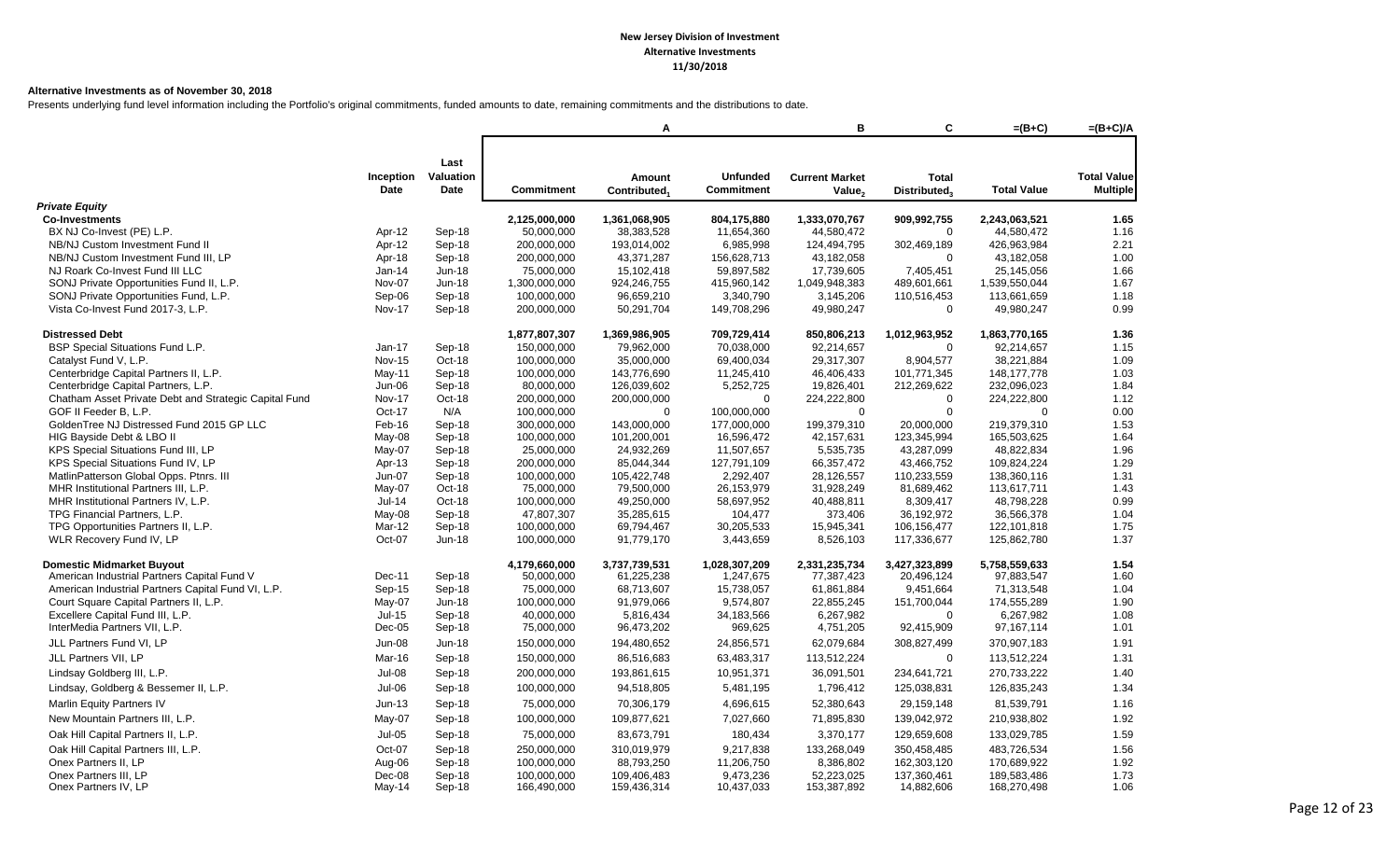#### **11/30/2018**

|                                                              |                                |                  |                           | А                        |                           | в                       | C                        | $=(B+C)$                | $=(B+C)/A$         |
|--------------------------------------------------------------|--------------------------------|------------------|---------------------------|--------------------------|---------------------------|-------------------------|--------------------------|-------------------------|--------------------|
|                                                              |                                | Last             |                           |                          |                           |                         |                          |                         |                    |
|                                                              | Inception                      | Valuation        |                           | Amount                   | <b>Unfunded</b>           | <b>Current Market</b>   | <b>Total</b>             |                         | <b>Total Value</b> |
|                                                              | Date                           | Date             | Commitment                | Contributed <sub>1</sub> | Commitment                | Value <sub>2</sub>      | <b>Distributed</b>       | <b>Total Value</b>      | <b>Multiple</b>    |
| Onex Partners V-B, L.P.                                      | Oct-17                         | <b>Jun-18</b>    | 100,000,000               | 1,511,170                | 98,488,830                | 1,511,170               | $\overline{0}$           | 1,511,170               | 1.00               |
| Quadrangle Capital Partners II                               | Aug-05                         | Sep-18           | 50,000,000                | 47,123,559               | 686,045                   | 3,919,450               | 64,587,327               | 68,506,777              | 1.45               |
| Roark Capital Partners III L.P.                              | Sep-12                         | Sep-18           | 100,000,000               | 97,273,542               | 16,495,698                | 121,514,968             | 36,553,622               | 158,068,590             | 1.62               |
| Sterling Capital Partners IV, L.P.                           | Apr-12                         | Sep-18           | 100,000,000               | 105,863,205              | 133,484                   | 60,899,595              | 36,150,672               | 97,050,267              | 0.92               |
| Sycamore Partners III, L.P.<br>Tenex Capital Partners II, LP | $Jan-18$<br>Mar-16             | Sep-18<br>Sep-18 | 150.000.000<br>78,170,000 | 3,303,072<br>44,182,909  | 146.696.928<br>35,739,163 | 23,894<br>45,551,607    | $\mathbf 0$<br>2,593,411 | 23,894<br>48,145,019    | 0.01<br>1.09       |
| Tenex Capital Partners, L.P.                                 | Jan-11                         | Sep-18           | 50,000,000                | 65,736,613               | 5,183,135                 | 17,303,941              | 77,680,047               | 94,983,988              | 1.44               |
| Tenex Capital Partners LP - Secondary                        | Feb-13                         | Sep-18           | 20,000,000                | 23,990,590               | 2,073,254                 | 6,914,228               | 29,623,358               | 36,537,586              | 1.52               |
| The Resolute Fund II, L.P.                                   | Dec-07                         | Sep-18           | 100,000,000               | 101,593,097              | 9,380,602                 | 42,146,475              | 106,945,661              | 149,092,136             | 1.47               |
| The Rise Fund (A), L.P.                                      | <b>Nov-17</b>                  | Sep-18           | 75,000,000                | 29,181,537               | 45,818,463                | 29,844,308              | $\mathbf 0$              | 29,844,308              | 1.02               |
| TPG [STAR], LP                                               | Mar-07                         | Sep-18           | 100,000,000               | 110,029,658              | 2,039,879                 | 33,027,447              | 129,900,016              | 162,927,463             | 1.48               |
| TPG Growth II, L.P.                                          | Jun-12                         | Sep-18           | 100,000,000               | 98,770,750               | 8,669,140                 | 129,443,461             | 70,357,064               | 199,800,525             | 2.02               |
| TPG Growth III(A), L.P.                                      | Jan-15                         | Sep-18           | 150,000,000               | 127,295,017              | 44,821,256                | 114,941,188             | 57,875,095               | 172,816,283             | 1.36               |
| TPG Growth IV, L.P.                                          | Dec-17                         | Sep-18           | 125,000,000               | 29,480,079               | 95,719,639                | 26,929,909              | 199,718                  | 27,129,627              | 0.92               |
| TSG 7 A L.P.<br>TSG 7 B L.P.                                 | <b>Nov-15</b><br><b>Nov-15</b> | Sep-18<br>Sep-18 | 80,000,000<br>20,000,000  | 56,024,342<br>6,055,456  | 23,975,658<br>13,944,544  | 61,415,620<br>4,795,069 | 359,123<br>$\mathbf 0$   | 61,774,743<br>4,795,069 | 1.10<br>0.79       |
| Vista Equity Partners Fund III, L.P.                         | <b>Jul-07</b>                  | Sep-18           | 100,000,000               | 106,401,129              | 7.588.281                 | 28,763,532              | 245,318,844              | 274,082,376             | 2.58               |
| Vista Equity Partners Fund IV, L.P.                          | Oct-11                         | Sep-18           | 200,000,000               | 212,010,099              | 33,492,952                | 183,597,921             | 240,287,842              | 423,885,763             | 2.00               |
| Vista Equity Partners Fund V, L.P.                           | Mar-14                         | Sep-18           | 200,000,000               | 240,397,477              | 60,697,433                | 221,985,662             | 190,484,805              | 412,470,467             | 1.72               |
| Vista Equity Partners Fund VI, L.P.                          | <b>Nov-16</b>                  | Sep-18           | 200,000,000               | 183,894,302              | 64,859,976                | 179,301,714             | 48,889,019               | 228,190,733             | 1.24               |
| Vista Foundation Fund II, L.P.                               | <b>Nov-13</b>                  | Sep-18           | 75,000,000                | 72,752,615               | 42,847,494                | 66,889,601              | 54,558,776               | 121,448,377             | 1.67               |
| Vista Foundation Fund III, L.P.                              | <b>Nov-16</b>                  | Sep-18           | 100,000,000               | 49,770,394               | 50,229,606                | 51,994,135              | 18,362                   | 52,012,497              | 1.05               |
| Welsh, Carson, Anderson & Stowe XI, L.P.                     | Oct-08                         | Sep-18           | 100,000,000               | 100,000,000              | $\Omega$                  | 37,004,860              | 129,502,945              | 166,507,805             | 1.67               |
| <b>Emerging Managers</b>                                     |                                |                  | 400,000,000               | 438,326,798              | 27,939,026                | 244,054,986             | 575,098,240              | 819,153,227             | 1.87               |
| Fairview Capstone Partners II, LP                            | Sep-08                         | $Jun-18$         | 100.000.000               | 106.626.890              | 3.138.213                 | 69.704.570              | 117.386.791              | 187.091.361             | 1.75               |
| Fairview Capstone Partners, LP                               | May-07                         | Jun-18           | 100,000,000               | 90,711,822               | 9,288,178                 | 115,279,955             | 149,220,497              | 264,500,451             | 2.92               |
| Grosvenor/NJDI Emerging Opp                                  |                                |                  | 200,000,000               | 240,988,086              | 15,512,635                | 59,070,462              | 308,490,953              | 367,561,415             | 1.53               |
| Grosvenor/NJDI Emerging Opp (2007)                           | Apr-07                         | Sep-18           | 100,000,000               | 121,622,974              | 2,168,059                 | 34,053,207              | 144,047,985              | 178,101,191             | 1.46               |
| Grosvenor/NJDI Emerging Opp (2008)                           | <b>Jun-08</b>                  | Sep-18           | 100,000,000               | 119,365,112              | 13,344,576                | 25,017,255              | 164,442,968              | 189,460,223             | 1.59               |
| <b>International</b>                                         |                                |                  | 2,578,881,492             | 2,158,814,617            | 611,546,909               | 1,377,256,998           | 1,716,566,459            | 3,093,823,457           | 1.43               |
| AIMS/NJ Euro Small and Mid Fund I. L.P.                      | Feb-06                         | <b>Jun-18</b>    | 200,000,000               | 192,421,506              | 17,922,711                | 13,417,185              | 217,065,394              | 230,482,579             | 1.20               |
| AIMS/NJ Euro Small and Mid Fund II, L.P.                     | $Jul-07$                       | <b>Jun-18</b>    | 200,250,377               | 192,381,309              | 28,881,915                | 66,644,026              | 183,295,969              | 249,939,996             | 1.30               |
| Anacap Credit Opportunities II, LP                           | Dec-11                         | Sep-18           | 77,842,239                | 106,266,753              | 17,081,896                | 6,343,909               | 118,912,107              | 125,256,016             | 1.18               |
| Anacap Financial Partners II                                 | May-08                         | Sep-18           | 127,211,818               | 189,552,205              | 5,624,557                 | 67,158,084              | 161,905,275              | 229,063,359             | 1.21               |
| AnaCap Financial Partners III, L.P.                          | Jul-14                         | Sep-18           | 141,708,620               | 60,497,749               | 81,762,766                | 67,189,735              | 587,977                  | 67,777,713              | 1.12               |
| AnaCap Financial Prtns GP                                    | Nov-09                         | Jun-18           | 9,868,438                 | 9,868,438                | $\mathbf 0$               | 11,266,456              | 1,412,285                | 12,678,741              | 1.28               |
| MBK Partners Fund IV, L.P.                                   | Dec-16                         | Sep-18           | 85,000,000                | 26,610,370               | 58,389,630                | 34,211,808              | $\mathbf 0$              | 34,211,808              | 1.29               |
| New Jersey Asia Investors II, L.P.                           | Jul-11                         | Jun-18           | 200,000,000               | 226,345,866              | 1,672,709                 | 185,374,732             | 165,948,219              | 351,322,951             | 1.55               |
| New Jersey Asia Investors III, L.P.                          | Aug-16                         | Jun-18           | 300,000,000               | 82,383,945               | 218,260,883               | 88,775,547              | 3,845,406                | 92,620,953              | 1.12               |
| New Jersey Asia Investors, L.P.                              | Jan-08                         | $Jun-18$         | 100,000,000               | 99,141,577               | 13,513,431                | 186,114,435             | 174,555,482              | 360,669,917             | 3.64               |
| NJHL European BO Investment II Series B                      | Apr-07                         | <b>Jun-18</b>    | 200,000,000               | 152,188,670              | 11,992,236                | 19,021,264              | 208,308,412              | 227,329,677             | 1.49               |
| NJHL European Buyout Investment Series A                     | Feb-06                         | <b>Jun-18</b>    | 200,000,000               | 197,920,396              | 11,161,644                | 47,717,036              | 235,472,108              | 283,189,144             | 1.43               |
| NJHL European Buyout Investment Series C                     | Mar-08                         | <b>Jun-18</b>    | 200,000,000               | 210,896,599              | 12,916,991                | 65,225,998              | 217,255,229              | 282,481,228             | 1.34               |
| RRJ Capital Master Fund III, L.P.                            | Sep-15                         | Sep-18           | 150,000,000               | 105,871,094              | 48,092,681                | 112,518,530             | 6,597,699                | 119,116,229             | 1.13               |
| Siguler Guff NJ Developing Mkt Fund, LP                      | $Dec-13$                       | $Jun-18$         | 300,000,000               | 243,219,140              | 56,780,860                | 334,636,749             | 17,663,896               | 352,300,645             | 1.45               |
|                                                              |                                |                  |                           |                          |                           |                         |                          |                         |                    |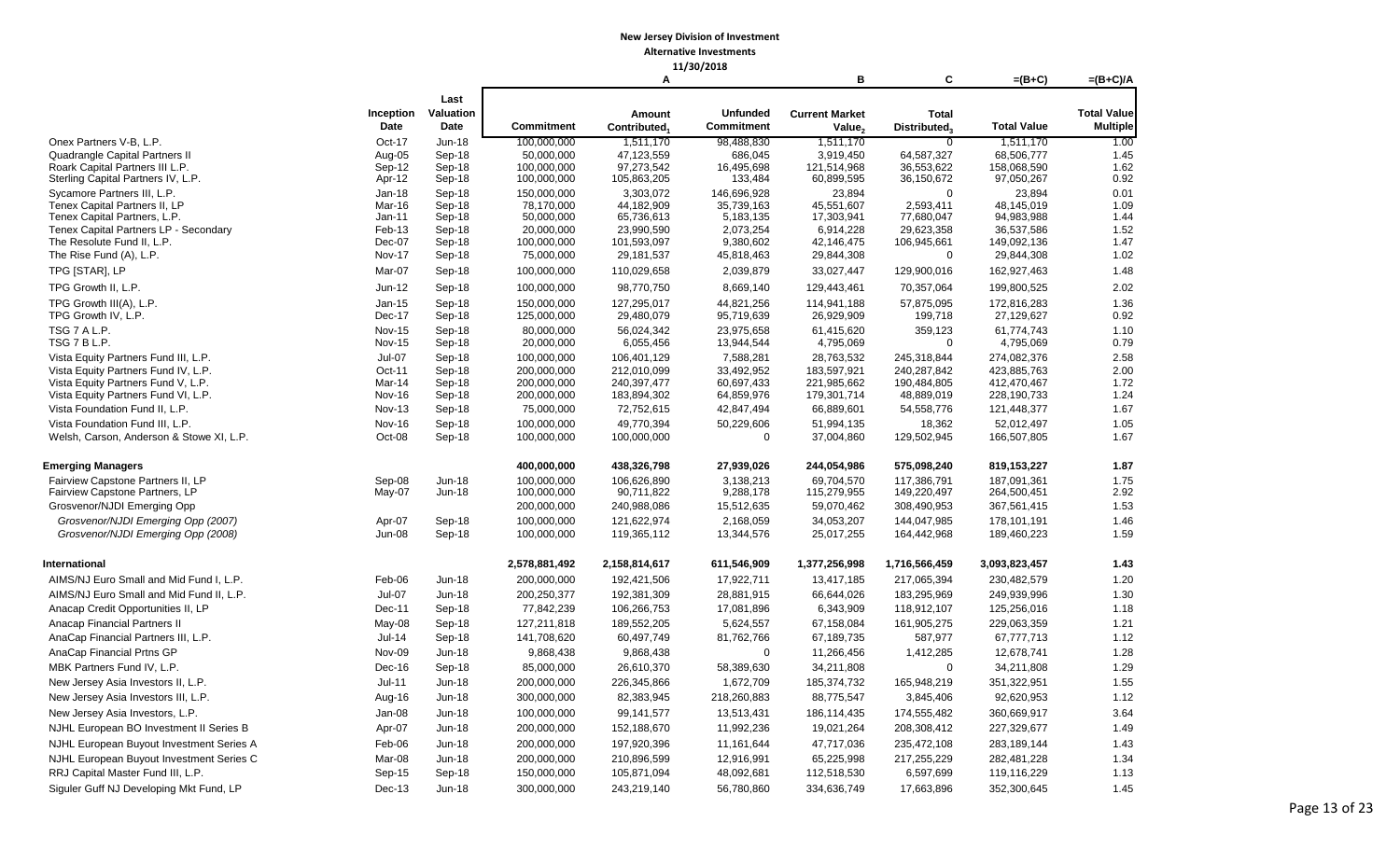**11/30/2018**

|                                                 |                  |                  |                            | Α                          |                         | в                         | C                         | $=(B+C)$                   | $=(B+C)/A$         |
|-------------------------------------------------|------------------|------------------|----------------------------|----------------------------|-------------------------|---------------------------|---------------------------|----------------------------|--------------------|
|                                                 |                  | Last             |                            |                            |                         |                           |                           |                            |                    |
|                                                 | Inception        | Valuation        |                            | Amount                     | <b>Unfunded</b>         | <b>Current Market</b>     | <b>Total</b>              |                            | <b>Total Value</b> |
|                                                 | <b>Date</b>      | Date             | <b>Commitment</b>          | Contributed <sub>1</sub>   | <b>Commitment</b>       | Value <sub>2</sub>        | Distributed <sub>3</sub>  | <b>Total Value</b>         | <b>Multiple</b>    |
| Warburg Pincus China, L.P.                      | Dec-16           | Sep-18           | 87,000,000                 | 63,249,000                 | 27,492,000              | 71,641,503                | 3,741,000                 | 75,382,503                 | 1.19               |
| <b>Large Buyout</b>                             |                  |                  | 2,842,399,892              | 2,656,715,962              | 569,128,380             | 1,444,726,108             | 2,607,789,008             | 4,052,515,116              | 1.53               |
| Apollo Investment Fund VI, L.P.                 | Nov-05           | Sep-18           | 50,000,000                 | 132,027,729                | 2,090,014               | 11,094,658                | 161,709,251               | 172,803,909                | 1.31               |
| Blackstone Capital Partners V, L.P.             | $Oct-05$         | Sep-18           | 100,000,000                | 98,938,543                 | 4,837,844               | 11,161,029                | 155,819,609               | 166,980,638                | 1.69               |
| Blackstone Capital Partners VI, L.P.            | Mar-12           | Sep-18           | 50,000,000                 | 45,651,881                 | 8,910,375               | 52,360,849                | 30,723,294                | 83,084,143                 | 1.82               |
| Blackstone Capital Partners VII, L.P.           | May-15           | Sep-18           | 50,000,000                 | 17,332,889                 | 33,460,471              | 20,912,002                | 986,363                   | 21,898,365                 | 1.26               |
| Carlyle Partners VI, L.P.                       | <b>Nov-13</b>    | Sep-18           | 300,000,000                | 306,000,743                | 24,378,225              | 280,241,532               | 122,874,903               | 403,116,435                | 1.32               |
| CVC Capital Partners VI, LP                     | $Jul-13$         | Sep-18           | 85,924,873                 | 79,705,523                 | 10,714,987              | 72,961,439                | 22,785,291                | 95,746,730                 | 1.20               |
| CVC Capital Partners VII (A), LP                | $May-17$         | N/A              | 113,225,019                | $\mathbf 0$                | 113,225,019             | $\mathbf 0$               | $\mathbf 0$               | $\Omega$                   | 0.00               |
| Hellman & Friedman Capital Partners VI          | Apr-07           | Sep-18           | 100,000,000                | 96,642,374                 | 3,192,478               | 7,083,294                 | 174,360,218               | 181,443,511                | 1.88               |
| Hellman & Friedman Capital Partners VIII, L.P.  | Nov-14           | Sep-18           | 100,000,000                | 68,734,038                 | 23,790,668              | 74,287,739                | 6,822,375                 | 81,110,114                 | 1.18               |
| Silver Lake Partners III, LP                    | Jan-07           | Sep-18           | 100,000,000                | 104,731,751                | 10,559,311              | 61,179,381                | 167,987,859               | 229, 167, 240              | 2.19               |
| Silver Lake Partners IV<br>TPG Partners V, L.P. | Mar-13<br>Sep-06 | Sep-18<br>Sep-18 | 200,000,000<br>187,500,000 | 206,265,724<br>256,833,971 | 24,887,873<br>3,651,967 | 270,597,227<br>29,902,769 | 78,877,012<br>292,056,354 | 349,474,239<br>321,959,123 | 1.69<br>1.25       |
| TPG Partners VI, L.P.                           | May-08           | Sep-18           | 180,000,000                | 296,717,796                | 5,429,149               | 70,964,689                | 330,967,830               | 401,932,519                | 1.35               |
| Vista Equity Partners Fund VII, L.P.            | Aug-18           | Sep-18           | 300,000,000                | $\Omega$                   | 300,000,000             | $\mathbf 0$               | $\Omega$                  | $\Omega$                   | 0.00               |
| Warburg Pincus Private Equity IX, LP            | Aug-05           | Sep-18           | 200,000,000                | 200,000,000                | $\Omega$                | 13,081,930                | 336,431,541               | 349,513,471                | 1.75               |
| Warburg Pincus Private Equity VIII              | Jun-06           | Sep-18           | 25,750,000                 | 26,883,000                 | $\Omega$                | 2,894,609                 | 58,158,165                | 61,052,774                 | 2.27               |
| Warburg Pincus Private Equity X, LP             | Oct-07           | Sep-18           | 400.000.000                | 400.000.000                | $\Omega$                | 179.301.605               | 464.041.814               | 643.343.420                | 1.61               |
| Warburg Pincus Private Equity XI, LP            | May-12           | Sep-18           | 300,000,000                | 320,250,000                | $\mathbf 0$             | 286,701,355               | 203, 187, 130             | 489,888,485                | 1.53               |
| <b>Mezzanine Debt</b>                           |                  |                  | 535,000,000                | 582,846,745                | 61,438,378              | 90,901,246                | 727,946,515               | 818,847,761                | 1.40               |
| Audax Mezzanine Partners II                     | Nov-06           | Sep-18           | 50,000,000                 | 56,053,460                 | 2,113,231               | 0                         | 70,378,283                | 70,378,283                 | 1.26               |
| Blackstone Mezzanine Partners II, LP            | Apr-06           | Sep-18           | 45,000,000                 | 40,017,311                 | 1,228,411               | 423,011                   | 58,196,264                | 58,619,275                 | 1.46               |
| Gleacher Mezzanine Fund II, LP                  | Nov-06           | Sep-18           | 40,000,000                 | 36,823,869                 | 3,251,243               | 334,751                   | 48,781,342                | 49,116,093                 | 1.33               |
| GSO Capital Opportunities Fund II, LP           | <b>Nov-11</b>    | Sep-18           | 150,000,000                | 146,556,349                | 42,437,231              | 66,382,418                | 134,966,507               | 201,348,925                | 1.37               |
| GSO Capital Opportunities Fund, L.P.            | <b>Jul-08</b>    | Sep-18           | 100,000,000                | 120,315,926                | 6,184,029               | 2,080,265                 | 203,214,793               | 205,295,058                | 1.71               |
| Newstone Capital Partners II, L.P.              | May-11           | Sep-18           | 100,000,000                | 119,737,888                | 4,190,464               | 21,474,661                | 128,768,434               | 150,243,095                | 1.25               |
| Newstone Capital Partners, L.P.                 | Feb-07           | Sep-18           | 50,000,000                 | 63,341,942                 | 2,033,769               | 206,140                   | 83,640,893                | 83,847,033                 | 1.32               |
| <b>Secondaries</b>                              |                  |                  | 279,936,427                | 275,941,805                | 27,449,668              | 32,787,246                | 366,767,104               | 399,554,350                | 1.45               |
| Lexington Capital Partners VI-B                 | Jun-06           | Sep-18           | 50,000,000                 | 50,705,969                 | 817,356                 | 5,609,776                 | 68,105,848                | 73,715,624                 | 1.45               |
| NB Sec Opps Offshore Fund II LP                 | Jul-08           | Sep-18           | 100,000,000                | 104,694,611                | 14,661,859              | 12,992,850                | 144,079,331               | 157,072,180                | 1.50               |
| Partners Group Secondary 2006 LP                | Sep-06           | Sep-18           | 54,226,228                 | 53,008,507                 | 3,391,068               | 3,754,848                 | 61,501,707                | 65,256,555                 | 1.23               |
| Partners Group Secondary 2008, L.P.             | Sep-08           | Sep-18           | 75,710,200                 | 67,532,719                 | 8,579,385               | 10,429,773                | 93,080,218                | 103,509,991                | 1.53               |
| <b>Small/Midsize Buyout</b>                     |                  |                  | 650,000,000                | 736,252,793                | 34,432,272              | 234,998,201               | 1,003,516,723             | 1,238,514,924              | 1.68               |
| Grosvenor/NJDI Investment Fund                  |                  |                  | 650,000,000                | 736,252,793                | 34,432,272              | 234,998,201               | 1,003,516,723             | 1,238,514,924              | 1.68               |
| Grosvenor/NJDI Investment Fund 2005             | Nov-05           | Sep-18           | 200,000,000                | 225,525,328                | 421,392                 | 48,834,723                | 328,529,997               | 377,364,719                | 1.67               |
| Grosvenor/NJDI Investment Fund 2006             | Sep-06           | Sep-18           | 250,000,000                | 289,331,393                | 11,363,812              | 93,320,017                | 422,478,279               | 515,798,296                | 1.78               |
| Grosvenor/NJDI Investment Fund 2008             | Jun-08           | Sep-18           | 200,000,000                | 221,396,071                | 22,647,068              | 92,843,461                | 252,508,447               | 345,351,909                | 1.56               |
| <b>Special Situations</b>                       |                  |                  | 280,000,000                | 584,138,518                | 23,639,730              | 349,232,265               | 504,583,700               | 853,815,965                | 1.46               |
| Blackstone TOP Fund - A (PE) L.P.               | Jan-12           | Sep-18           | 280,000,000                | 584,138,518                | 23,639,730              | 349,232,265               | 504,583,700               | 853,815,965                | 1.46               |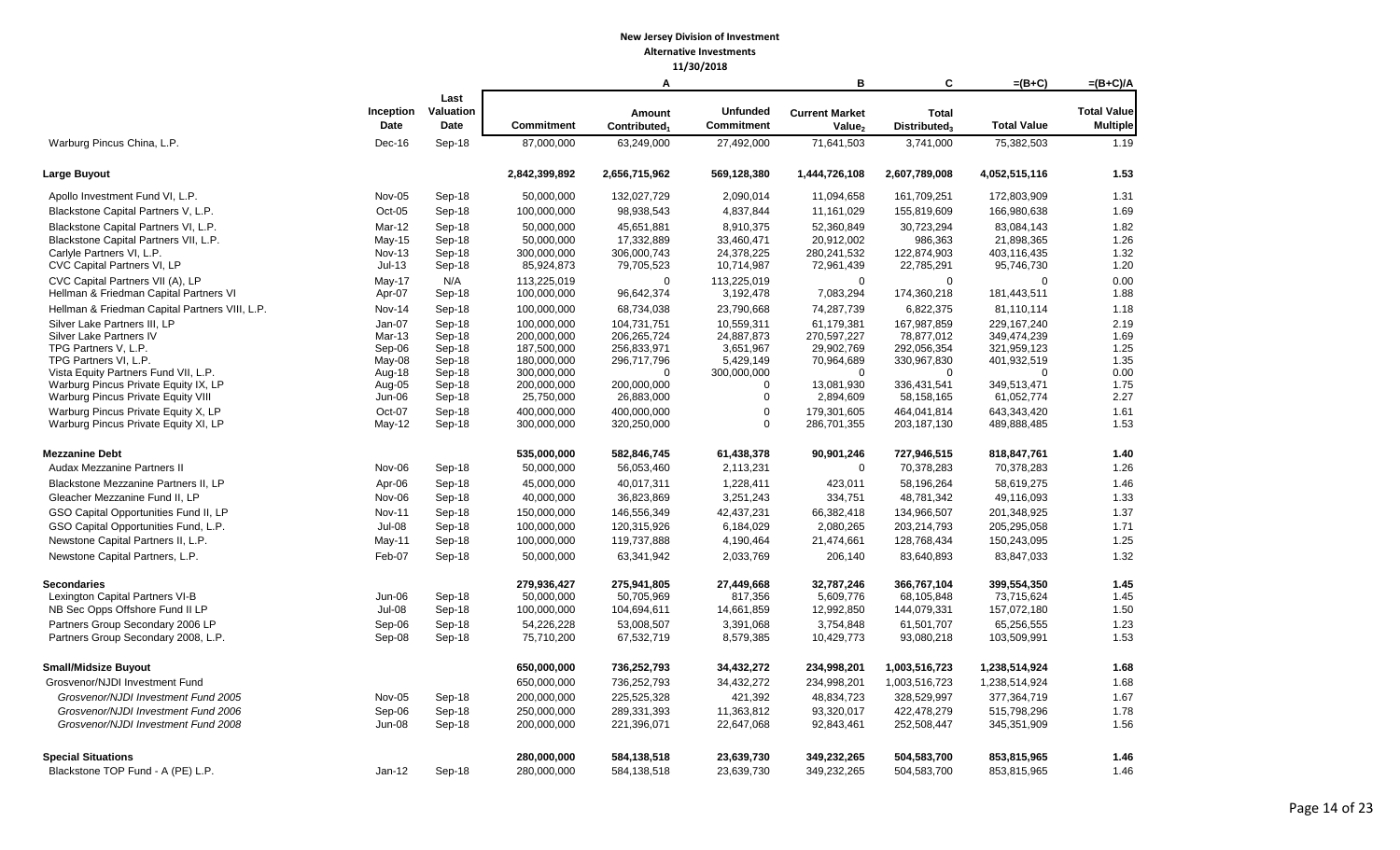|                                                 |                   |                           |                   | Α                                  |                                      | в                                           | C                                        | $=(B+C)$           | $=(B+C)/A$                            |
|-------------------------------------------------|-------------------|---------------------------|-------------------|------------------------------------|--------------------------------------|---------------------------------------------|------------------------------------------|--------------------|---------------------------------------|
|                                                 | Inception<br>Date | Last<br>Valuation<br>Date | <b>Commitment</b> | Amount<br>Contributed <sub>1</sub> | <b>Unfunded</b><br><b>Commitment</b> | <b>Current Market</b><br>Value <sub>2</sub> | <b>Total</b><br>Distributed <sub>3</sub> | <b>Total Value</b> | <b>Total Value</b><br><b>Multiple</b> |
| <b>Venture Capital</b>                          |                   |                           | 364,400,000       | 328,634,949                        | 79,265,053                           | 289,588,927                                 | 266,839,104                              | 556,428,030        | 1.69                                  |
| Khosla Ventures IV, L.P.                        | Jan-12            | Sep-18                    | 25,000,000        | 24,525,000                         | 475,000                              | 43,802,391                                  | 14,388,168                               | 58,190,558         | 2.37                                  |
| NB Crossroads Fund XVIII                        | Nov-06            | Jun-18                    | 50,000,000        | 42,000,000                         | 51,500,002                           | 19,638,833                                  | 54,825,562                               | 74,464,395         | 1.77                                  |
| NB/NJ Custom Investment Fund                    | Aug-07            | Sep-18                    | 100,000,000       | 91,596,190                         | 8,403,810                            | 23,815,108                                  | 138,882,714                              | 162,697,822        | 1.78                                  |
| Peg Pooled Venture Capital VC Institutional III | $Jul-06$          | Sep-18                    | 49,400,000        | 49,229,993                         | 170,007                              | 35,700,134                                  | 51,007,662                               | 86,707,795         | 1.76                                  |
| TCV VIII, L.P.                                  | Jan-14            | Sep-18                    | 100,000,000       | 84,811,370                         | 15,188,630                           | 124,507,063                                 | 7,734,998                                | 132,242,061        | 1.56                                  |
| Tenaya Capital VI, L.P.                         | $Jul-12$          | Sep-18                    | 40,000,000        | 36,472,396                         | 3,527,604                            | 42,125,398                                  | $\mathbf 0$                              | 42,125,398         | 1.15                                  |
| <b>Private Equity Subtotal</b>                  |                   |                           | 16,113,085,118    | 14,230,467,528                     | 3,977,051,918                        | 8,578,658,690                               | 13,119,387,460                           | 21,698,046,150     | 1.52                                  |
| <b>Debt</b>                                     |                   |                           | 1,557,911,956     | 1,346,427,809                      | 326,140,146                          | 406,624,146                                 | 1,447,315,921                            | 1,853,940,067      | 1.38                                  |
| Blackstone RE Debt Strategies III, L.P.         | Jun-16            | Sep-18                    | 100,000,000       | 68,883,344                         | 44,622,874                           | 58,108,215                                  | 16,070,611                               | 74,178,826         | 1.08                                  |
| CT High Grade Partners II, LLC                  | May-08            | Sep-18                    | 664,065,200       | 572,861,303                        | 108,661,385                          | 129,060,220                                 | 696,964,928                              | 826,025,148        | 1.44                                  |
| Lone Star Fund VII (U.S.) LP                    | May-11            | Jun-18                    | 300,000,000       | 283,944,335                        | 18,490,651                           | 3,780,927                                   | 493,143,169                              | 496,924,096        | 1.75                                  |
| M&G Real Estate Debt Fund II, LP                | $Jul-13$          | Sep-18                    | 109,299,331       | 96,402,201                         | 18,990,702                           | 38,671,626                                  | 65,216,916                               | 103,888,542        | 1.08                                  |
| M&G Real Estate Debt Fund III, LP               | $Jul-13$          | Sep-18                    | 184,547,425       | 193,902,776                        | 22,410,151                           | 74,470,349                                  | 122,178,799                              | 196,649,148        | 1.01                                  |
| Och-Ziff RE Credit Parallel Fund B, L.P         | May-16            | Sep-18                    | 100,000,000       | 27,732,870                         | 89,130,347                           | 13,915,322                                  | 17,410,625                               | 31,325,947         | 1.13                                  |
| True North Real Estate Fund III, LP             | Sep-14            | Sep-18                    | 100,000,000       | 102,700,981                        | 23,834,036                           | 88,617,487                                  | 36,330,873                               | 124,948,360        | 1.22                                  |
| <b>Equity</b>                                   |                   |                           | 5,514,710,873     | 4,613,903,406                      | 1,771,210,626                        | 3,375,179,287                               | 3,466,167,035                            | 6,841,346,322      | 1.48                                  |
| Aermont Capital Real Estate Fund IV             | Oct-18            | N/A                       | 113,225,019       | $\Omega$                           | 113,225,019                          | $\mathbf 0$                                 | $\mathbf 0$                              | $\Omega$           | 0.00                                  |
| Blackstone Property Global - NJ                 | Oct-15            | Sep-18                    | 150,000,000       | 142,435,598                        | 7,564,402                            | 161,243,079                                 | 13,565,044                               | 174,808,123        | 1.23                                  |
| Blackstone Property Partners L.P.               | Jun-15            | Sep-18                    | 50,000,000        | 50,000,000                         | $\Omega$                             | 60,858,050                                  | 5,961,176                                | 66,819,226         | 1.34                                  |
| Blackstone Real Estate Partners Asia LP         | Jun-13            | Sep-18                    | 500,000,000       | 474,029,952                        | 172,640,566                          | 383,942,422                                 | 293,177,591                              | 677,120,013        | 1.43                                  |
| <b>Blackstone Real Estate V</b>                 | Feb-06            | Sep-18                    | 75,000,000        | 78,353,336                         | 3,130,539                            | 7,471,811                                   | 154,088,293                              | 161,560,104        | 2.06                                  |
| <b>Blackstone Real Estate VI</b>                | Feb-07            | Sep-18                    | 100,000,000       | 99,401,438                         | 4,907,906                            | 11,871,010                                  | 211,466,683                              | 223,337,692        | 2.25                                  |
| Blackstone Real Estate Partners VI, Sec         | <b>Nov-11</b>     | Sep-18                    | 43,624,688        | 40,000,081                         | 2,141,059                            | 2,000,080                                   | 89,168,643                               | 91,168,723         | 2.28                                  |
| <b>Blackstone Real Estate VII</b>               | Dec-11            | Sep-18                    | 300,000,000       | 343,320,335                        | 44,052,701                           | 233,383,209                                 | 370,838,659                              | 604,221,868        | 1.76                                  |
| <b>Blackstone Real Estate VIII</b>              | Jan-15            | Sep-18                    | 100,000,000       | 77,539,584                         | 39,499,021                           | 76,929,536                                  | 25,019,222                               | 101,948,758        | 1.31                                  |
| Blackstone TOP Fund - A (RE) L.P.               | Jan-15            | Sep-18                    | 42,231,667        | 43,382,559                         | $\mathbf 0$                          | 46,803,163                                  | 1,150,892                                | 47,954,054         | 1.11                                  |
| Carlyle Realty Partners V LP                    | Feb-07            | Sep-18                    | 100,000,000       | 122,742,600                        | 22,102,319                           | 29,587,510                                  | 147,138,342                              | 176,725,852        | 1.44                                  |
| Exeter Core Industrial Club Fund II, L.P.       | Aug-16            | Sep-18                    | 100,000,000       | 58,950,000                         | 41,050,000                           | 64, 137, 718                                | 7,225,263                                | 71,362,981         | 1.21                                  |
| Focus Senior Housing Fund I LP                  | Apr-17            | Sep-18                    | 50,000,000        | 3,968,458                          | 46,031,542                           | 3,058,586                                   | 711                                      | 3,059,297          | 0.77                                  |
| Hammes Partners II, L.P.                        | Mar-14            | Sep-18                    | 100,000,000       | 100,372,858                        | 8,086,308                            | 98,284,605                                  | 25,048,175                               | 123,332,780        | 1.23                                  |
| Hammes Partners III, L.P.                       | Aug-17            | Jun-18                    | 50,000,000        | 1,635,881                          | 48,364,119                           | 1,586,245                                   | 49,636                                   | 1,635,881          | 1.00                                  |
| Heitman America Real Estate Trust, L.P.         | Jan-07            | Sep-18                    | 100,000,000       | 100,000,000                        | $\Omega$                             | 147,822,547                                 | 50,615,329                               | 198,437,876        | 1.98                                  |
| KSL Capital Partners IV-A, L.P.                 | $Jul-15$          | Sep-18                    | 100,000,000       | 54,185,794                         | 51,810,486                           | 52,550,142                                  | 12,358,930                               | 64,909,073         | 1.20                                  |
| Lone Star Real Estate Fund II (U.S.) LP         | May-11            | Jun-18                    | 100,000,000       | 88,609,832                         | 11,390,168                           | 3,933,910                                   | 132,563,956                              | 136,497,866        | 1.54                                  |
| Lubert Adler Real Estate Fund VI-B              | Feb-11            | $Jun-18$                  | 100,000,000       | 95,000,000                         | 16,614,909                           | 19,128,575                                  | 151,986,758                              | 171,115,332        | 1.80                                  |
| Meyer Bergman Euro Retail Partners II-TE        | $Jul-14$          | Sep-18                    | 58,969,899        | 54,405,076                         | 6,526,795                            | 50,795,003                                  | 9,769,504                                | 60,564,507         | 1.11                                  |
| NJDOI Core Plus Real Estate L.P.                | May-08            | Jun-18                    | 81,500,000        | 70,721,156                         | 19,649,491                           | 11,043,778                                  | 108,794,070                              | 119,837,848        | 1.69                                  |
| NJDOI Opp Real Estate L.P.                      | May-08            | Jun-18                    | 25,000,000        | 17,268,682                         | 7,731,318                            | 3,349,708                                   | 26,759,475                               | 30,109,183         | 1.74                                  |
| Northwood Real Estate Co-Invest                 | Dec-12            | Sep-18                    | 75,000,000        | 57,364,097                         | 48,540,041                           | 47,675,203                                  | 30,904,138                               | 78,579,341         | 1.37                                  |
| Northwood RE Partners L.P., (Series III)        | Dec-12            | Sep-18                    | 75,000,000        | 86,406,130                         | 28,108,610                           | 87,264,164                                  | 39,523,016                               | 126,787,180        | 1.47                                  |
| Northwood RE Partners L.P., (Series IV)         | <b>Nov-13</b>     | Sep-18                    | 200,000,000       | 226,638,227                        | 79,211,769                           | 206,723,766                                 | 105,849,996                              | 312,573,762        | 1.38                                  |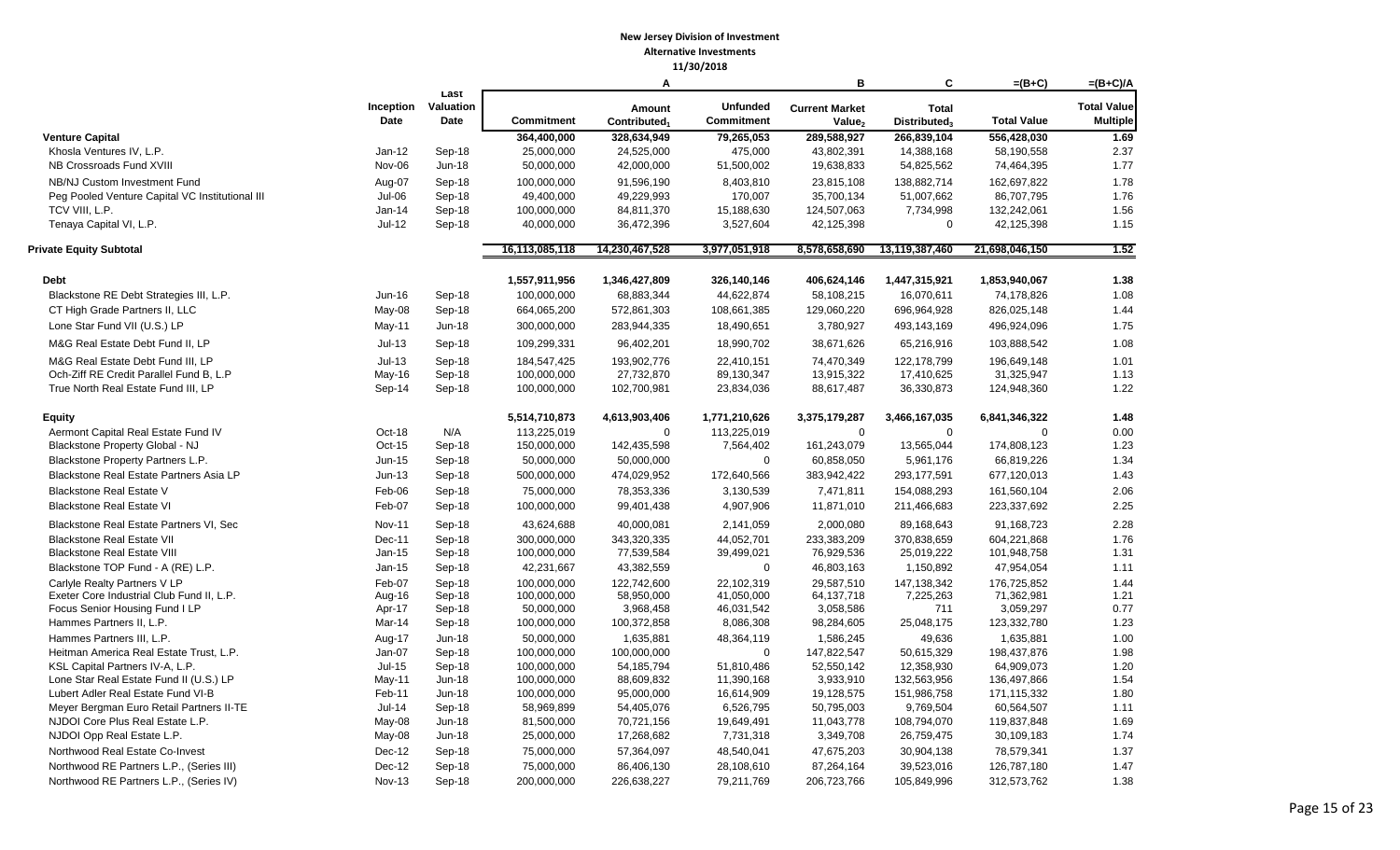|                                                                        |                          |                                  |                            | Α                                  |                                      | в                                           | C                                        | $=(B+C)$                  | $=(B+C)/A$                            |
|------------------------------------------------------------------------|--------------------------|----------------------------------|----------------------------|------------------------------------|--------------------------------------|---------------------------------------------|------------------------------------------|---------------------------|---------------------------------------|
|                                                                        | Inception<br><b>Date</b> | Last<br>Valuation<br><b>Date</b> | <b>Commitment</b>          | Amount<br>Contributed <sub>1</sub> | <b>Unfunded</b><br><b>Commitment</b> | <b>Current Market</b><br>Value <sub>2</sub> | <b>Total</b><br>Distributed <sub>3</sub> | <b>Total Value</b>        | <b>Total Value</b><br><b>Multiple</b> |
| OZNJ Real Estate Opportunities, LP                                     | $Mar-13$                 | Oct-18                           | 200.000.000                | 132.014.471                        | 223.904.486                          | 31.364.380                                  | 155.918.957                              | 187.283.337               | 1.42                                  |
| Och-Ziff Real Estate Fund III, LP                                      | Aug-14                   | Sep-18                           | 100,000,000                | 60,872,213                         | 52,859,870                           | 39,999,529                                  | 44,363,194                               | 84,362,723                | 1.39                                  |
| Perella Weinberg Real Estate Fund II LP                                | $Jul-13$                 | Sep-18                           | 89,349,354                 | 68,301,043                         | 21,048,312                           | 75,749,752                                  | 13,933,550                               | 89,683,302                | 1.31                                  |
| Perella Weinberg Real Estate Fund III LP                               | <b>Nov-15</b>            | Sep-18                           | 102,480,895                | 59,375,002                         | 43,105,893                           | 72,606,190                                  | 7,181,201                                | 79,787,391                | 1.34                                  |
| <b>Prime Property Fund</b>                                             | Aug-07                   | Sep-18                           | 130,000,000                | 150,000,000                        | $\Omega$                             | 125,839,977                                 | 81,790,267                               | 207,630,245               | 1.38                                  |
| PRISA II                                                               | Jun-07                   | Sep-18                           | 60,000,000                 | 100,000,000                        | $\mathbf 0$<br>$\Omega$              | 70,970,457                                  | 59,101,710                               | 130,072,167               | 1.30                                  |
| PRISA Real Estate Separate Account                                     | Dec-06                   | Sep-18                           | 265,000,000                | 300,000,000                        |                                      | 239,876,894                                 | 162, 133, 212                            | 402,010,106               | 1.34                                  |
| Prologis European Logistics Fund<br>RE Capital Asia Partners III, L.P. | Sep-13<br>Aug-12         | Sep-18<br>Sep-18                 | 183,329,350<br>80,000,000  | 183,329,350<br>67,209,742          | $\Omega$<br>18,400,145               | 233,549,418<br>15,967,929                   | 59,155,927<br>67,212,719                 | 292,705,344<br>83,180,647 | 1.60<br>1.24                          |
| RE Capital Asia Partners IV, L.P.<br><b>TGM Apartment Partners</b>     | Dec-14<br>Aug-15         | Sep-18<br>Sep-18                 | 100,000,000<br>300,000,000 | 73,975,065<br>126,364,740          | 26,840,441<br>173,635,260            | 72,156,759<br>152,649,111                   | 12,911,171<br>9,415,853                  | 85,067,929<br>162,064,964 | 1.15<br>1.28                          |
| TPG Real Estate Partners II, L.P.                                      | Sep-15                   | Sep-18                           | 125,000,000                | 99,651,127                         | 39,706,575                           | 73,496,520                                  | 63,496,407                               | 136,992,927               | 1.37                                  |
| TPG Real Estate Partners III, L.P.                                     | $May-18$                 | Sep-18                           | 100,000,000                | $\Omega$                           | 100,000,000                          | $\mathbf 0$                                 | $\mathbf 0$                              | $\mathbf 0$               | 0.00                                  |
| TPG/NJ (RE) Partnership, LP                                            | $Feb-13$                 | Sep-18                           | 225,000,000                | 167,712,123                        | 84,957,694                           | 153,352,348                                 | 151,730,303                              | 305,082,651               | 1.82                                  |
| Tucker Development/Acquisition Fund                                    | Oct-07                   | Jun-18                           | 50,000,000                 | 50,000,000                         | $\mathbf 0$                          | 37,201,600                                  | 0                                        | 37,201,600                | 0.74                                  |
| Warburg Pincus Real Estate Fund I                                      | Sep-06                   | Sep-18                           | 100,000,000                | 95,838,202                         | $\overline{0}$                       | 10,585,097                                  | 144,515,494                              | 155,100,591               | 1.62                                  |
| Westbrook Real Estate Fund VIII                                        | Feb-08                   | Sep-18                           | 100,000,000                | 110,980,414                        | $\Omega$                             | 20,161,838                                  | 137,912,513                              | 158,074,351               | 1.42                                  |
| Westbrook VII                                                          | Jan-07                   | Sep-18                           | 40,000,000                 | 40,000,000                         | $\Omega$                             | 12,998,536                                  | 40,290,913                               | 53,289,449                | 1.33                                  |
| Wheelock SREF NJ CO-Invest Feeder, LP                                  | <b>Nov-12</b>            | Sep-18                           | 50,000,000                 | 26,305                             | 49,973,695                           | $\mathbf 0$                                 | $\mathbf 0$                              | 0                         | 0.00                                  |
| Wheelock Street Real Estate Fund, L.P.                                 | Dec-11                   | Sep-18                           | 100,000,000                | 96,274,787                         | 18,620,096                           | 16,098,684                                  | 162,024,408                              | 178,123,092               | 1.85                                  |
| Wheelock Street Real Estate Fund II, L.P.                              | Apr-14                   | Sep-18                           | 125,000,000                | 103,517,491                        | 37,508,731                           | 69,848,977                                  | 80,055,734                               | 149,904,711               | 1.45                                  |
| Wheelock Street Real Estate Fund V, L.P                                | Aug-16                   | Sep-18                           | 100,000,000                | 41,729,659                         | 58,270,341                           | 39,261,475                                  | $\mathbf 0$                              | 39,261,475                | 0.94                                  |
| <b>Real Estate Subtotal</b>                                            |                          |                                  | 7,072,622,829              | 5,960,331,215                      | 2,097,350,772                        | 3,781,803,434                               | 4,913,482,956                            | 8,695,286,389             | 1.46                                  |
| <b>Absolute Return</b>                                                 |                          |                                  | 1,220,000,000              | 1,088,980,038                      | 131.019.962                          | 1,128,689,811                               | 25,000,002                               | 1,153,689,813             | 1.06                                  |
| <b>Aspect Core Trend Fund</b>                                          | Dec-17                   | Oct-18                           | 200,000,000                | 100,000,000                        | 100,000,000                          | 90,647,100                                  | $\mathbf 0$                              | 90,647,100                | 0.91                                  |
| Iguazu Partners, L.P.                                                  | Dec-13                   | Oct-18                           | 150,000,000                | 125,000,000                        | 25,000,000                           | 154,352,625                                 | $\mathbf 0$                              | 154,352,625               | 1.23                                  |
| MKP Opportunity Partners, L.P.                                         | Sep-12                   | Oct-18                           | 360,000,000                | 360,000,000                        | $\mathbf 0$                          | 369,856,080                                 | 25,000,000                               | 394,856,080               | 1.10                                  |
| Woodley Park NJ, L.P. (FAIR Program)                                   | Oct-17                   | Sep-18                           | 510,000,000                | 503,980,038                        | 6,019,962                            | 513,834,006                                 | 2                                        | 513,834,008               | 1.02                                  |
| <b>Credit</b>                                                          |                          |                                  | 850,000,000                | 850,000,000                        | 0                                    |                                             |                                          |                           | 1.33                                  |
|                                                                        |                          |                                  |                            |                                    |                                      | 787,400,549                                 | 341,974,365                              | 1,129,374,914             |                                       |
| Chatham Fund, LP                                                       | Dec-14                   | Oct-18                           | 300,000,000                | 300,000,000                        | $\overline{0}$<br>$\overline{0}$     | 355,721,700                                 | 130,000,000                              | 485,721,700               | 1.62                                  |
| GSO Special Situations Fund, L.P.                                      | Feb-12                   | Sep-18                           | 100,000,000                | 100,000,000                        |                                      | 42,393,215                                  | 82,772,973                               | 125,166,188               | 1.25                                  |
| Regiment Capital Ltd. Fund                                             | Dec-11                   | Sep-18                           | 150,000,000                | 150,000,000                        | $\overline{0}$                       | 6,213,834                                   | 129,201,392                              | 135,415,226               | 0.90                                  |
| Solus Opportunities Fund 3, LP                                         | Apr-14                   | Oct-18                           | 300,000,000                | 300,000,000                        | $\Omega$                             | 383,071,800                                 | $\mathbf 0$                              | 383,071,800               | 1.28                                  |
| <b>Distressed</b>                                                      |                          |                                  | 350,000,000                | 450,000,000                        | 0                                    | 51,137,655                                  | 626,406,567                              | 677,544,222               | 1.51                                  |
| Centerbridge Credit Partners                                           | Oct-07                   | Oct-18                           | 200,000,000                | 200,000,000                        | $\Omega$                             | 39,391,381                                  | 284,978,045                              | 324,369,426               | 1.62                                  |
| King Street Capital                                                    | Feb-07                   | Sep-18                           | 150,000,000                | 150,000,000                        | $\Omega$                             | 10,465,880                                  | 238,510,172                              | 248,976,052               | 1.66                                  |
| Marathon Special Opp Fund, LTD                                         | $Jul-08$                 | Oct-18                           | $\mathbf 0$                | 100,000,000                        | $\Omega$                             | 1,280,394                                   | 102,918,350                              | 104,198,745               | 1.04                                  |
| <b>Equity Long/ Short</b>                                              |                          |                                  | 400,000,000                | 350,000,000                        | 50,000,000                           | 274,637,357                                 | 121,484,592                              | 396,121,949               | 1.13                                  |
| Scopia PX, LLC                                                         | $Jan-13$                 | Oct-18                           | 250,000,000                | 250,000,000                        | $\Omega$                             | 274,305,500                                 | $\mathbf 0$                              | 274,305,500               | 1.10                                  |
| Visium Balanced Offshore Fund, Ltd                                     | Aug-12                   | Jun-18                           | 150,000,000                | 100,000,000                        | 50,000,000                           | 331,857                                     | 121,484,592                              | 121,816,449               | 1.22                                  |
|                                                                        |                          |                                  |                            |                                    |                                      |                                             |                                          |                           |                                       |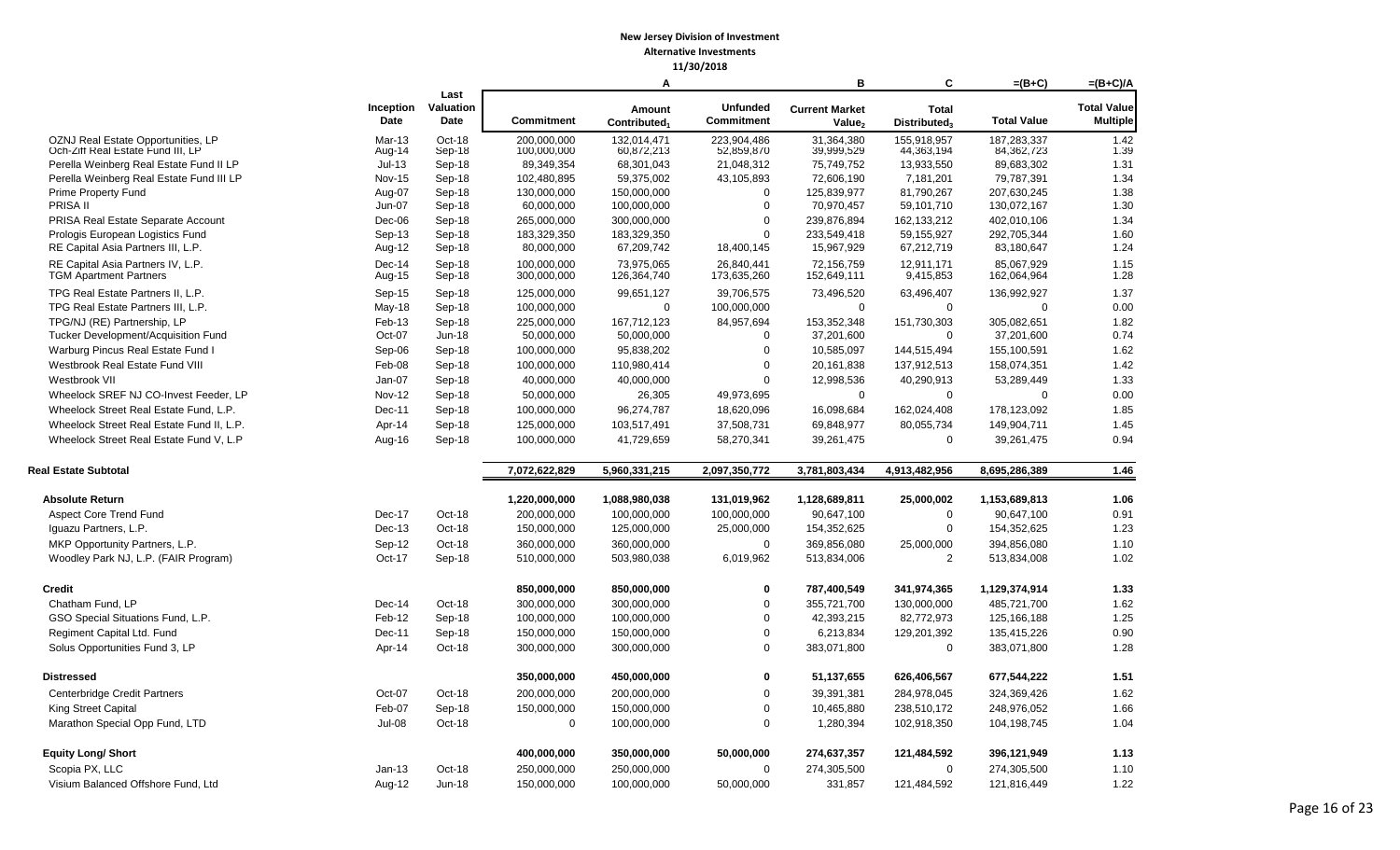|                                                                           |                   |                    |                            | A                          |                               | B                         | C                          | $=(B+C)$                   | $=(B+C)/A$                            |
|---------------------------------------------------------------------------|-------------------|--------------------|----------------------------|----------------------------|-------------------------------|---------------------------|----------------------------|----------------------------|---------------------------------------|
|                                                                           | Inception<br>Date | Valuation<br>Date  | <b>Commitment</b>          | Amount                     | <b>Unfunded</b><br>Commitment | <b>Current Market</b>     | <b>Total</b>               | <b>Total Value</b>         | <b>Total Value</b><br><b>Multiple</b> |
|                                                                           |                   |                    |                            | Controller <sub>1</sub>    |                               | Value <sub>2</sub>        | Distributed <sub>3</sub>   |                            |                                       |
| <b>Event Driven</b>                                                       |                   |                    | 425,000,000                | 425,000,000                | $\bf{0}$                      | 432,256,101               | 207,162,824                | 639,418,925                | 1.50                                  |
| Cevian Capital II, L.P.                                                   | Apr-12            | Oct-18             | 150,000,000                | 150,000,000                | $\overline{0}$                | 74,805,806                | 151,885,824                | 226,691,629                | 1.51                                  |
| Davidson Kempner Institutional Partners, L.P<br>Starboard Leaders Fund LP | Dec-06<br>Mar-14  | Oct-18<br>Oct-18   | 150,000,000<br>125,000,000 | 150,000,000<br>125,000,000 | $\overline{0}$<br>$\mathbf 0$ | 274,071,000<br>83,379,295 | 0<br>55,277,000            | 274,071,000<br>138,656,295 | 1.83<br>1.11                          |
| <b>Fund of Funds</b>                                                      |                   |                    | 2,200,000,000              | 2,176,443,331              | 23,556,669                    | 813,870,680               | 2,154,352,675              | 2,968,223,354              | 1.36                                  |
| AIMS/NJ Multi-Strategy Portfolio, LLC                                     | Aug-06            | Oct-18             | 550,000,000                | 550,000,000                | $\mathbf 0$                   | 419,822,679               | 391,698,563                | 811,521,242                | 1.48                                  |
| Arden Garden State NJ Fund LP.                                            | Jun-06            | Oct-18             | 500,000,000                | 500,000,000                | $\mathbf 0$                   | 1,939,837                 | 557,375,164                | 559,315,001                | 1.12                                  |
| Protege Partners, LP                                                      | Jun-07            | Sep-18             | 150,000,000                | 150,000,000                | $\mathbf 0$                   | 826,029                   | 188,000,000                | 188,826,029                | 1.26                                  |
| Woodley Park NJ, L.P.                                                     | Aug-06            | Sep-18             | 800,000,000                | 776,443,331                | 23,556,669                    | 329,656,684               | 883,755,025                | 1,213,411,709              | 1.56                                  |
| Reservoir Strategic Partners Fund, LP                                     | $Jul-11$          | Oct-18             | 200,000,000                | 200,000,000                | $\mathbf 0$                   | 61,625,451                | 133,523,922                | 195,149,373                | 0.98                                  |
| <b>Global Macro</b>                                                       |                   |                    | 550,000,000                | 550,000,000                | $\mathbf 0$                   | 494,286,530               | 124,999,976                | 619,286,506                | 1.13                                  |
| Lynx Common (Bermuda) Ltd.                                                | Mar-11            | Oct-18             | 200,000,000                | 200,000,000                | $\mathbf 0$                   | 177,299,500               | 25,000,000                 | 202,299,500                | 1.01                                  |
| <b>Winton Futures Fund</b>                                                | $Jan-11$          | Oct-18             | 350,000,000                | 350,000,000                | $\mathbf 0$                   | 316,987,030               | 99,999,976                 | 416,987,006                | 1.19                                  |
| <b>Multi-Strategy</b>                                                     |                   |                    | 1,100,000,000              | 1,150,000,000              | 100,000,000                   | 818,336,734               | 607,452,539                | 1,425,789,273              | 1.24                                  |
| AG Garden Partners, LP                                                    | Mar-06            | Oct-18             | $\mathbf 0$                | 150,000,000                | $\mathbf 0$                   | 2,415,658                 | 158,771,000                | 161,186,658                | 1.07                                  |
| Elliott Associates, L.P.                                                  | Apr-12            | Sep-18             | 200,000,000                | 200,000,000                | $\overline{0}$<br>$\Omega$    | 276,057,800               | 0                          | 276,057,800                | 1.38                                  |
| Farallon Capital Inst. Partners, L.P.<br>Laurion Capital Ltd.             | Jun-07<br>Jul-15  | Oct-18<br>Oct-18   | 150,000,000<br>100,000,000 | 150,000,000<br>100,000,000 | $\overline{0}$                | 3,305,741<br>120,456,800  | 169,132,959<br>$\mathbf 0$ | 172,438,700<br>120,456,800 | 1.15<br>1.20                          |
| OZ Domestic Partners II, Ltd.                                             | Jun-06            | Oct-18             | 150,000,000                | 150,000,000                | $\mathbf 0$                   | 731,135                   | 279,548,580                | 280,279,715                | 1.87                                  |
| SONJ FAIR, L.P.                                                           | Aug-17            | Oct-18             | 500,000,000                | 400,000,000                | 100,000,000                   | 415,369,600               | 0                          | 415,369,600                | 1.04                                  |
| <b>Hedge Fund Subtotal</b>                                                |                   |                    | 7,095,000,000              | 7,040,423,369              | 304,576,631                   | 4,800,615,417             | 4,208,833,540              | 9,009,448,957              | 1.28                                  |
| Aether Real Assets III Surplus, LP                                        | Nov-13            | <b>Jun-18</b>      | 100,000,000                | 94,024,441                 | 11,455,675                    | 115,884,566               | 8,012,812                  | 123,897,378                | 1.32                                  |
| Aether Real Assets III, LP                                                | Nov-13            | <b>Jun-18</b>      | 30,000,000                 | 25,223,074                 | 6,946,502                     | 28,247,237                | 2,583,343                  | 30,830,580                 | 1.22                                  |
| Aether Real Assets SONJ Fund, L.P.                                        | Mar-18            | Jun-18             | 135,000,000                | 13,567,898                 | 121,432,102                   | 12,361,820                | 0                          | 12,361,820                 | 0.91                                  |
| Blackstone Energy Partners, L.P.                                          | Mar-12            | Sep-18             | 150,000,000                | 181,646,571                | 14,169,504                    | 153,600,060               | 136,957,372                | 290,557,432                | 1.60                                  |
| Blackstone Energy Partners II, L.P.                                       | May-15            | Sep-18             | 80,000,000                 | 49,963,414                 | 31,611,941                    | 60,967,986                | 2,795,780                  | 63,763,766                 | 1.28                                  |
| Blackstone TOP Fund - A, L.P.                                             | $Jul-12$          | Sep-18             | 652,861,832                | 864,408,117                | 535,055                       | 508,500,694               | 502,410,320                | 1,010,911,014              | 1.17                                  |
| Brookfield Capital Partners IV, L.P.                                      | May-16            | Sep-18             | 150,000,000                | 117,882,954                | 51,839,337                    | 146,075,599               | 109,904,888                | 255,980,486                | 2.17                                  |
| BX NJ Co-Invest, L.P.                                                     | Aug-12            | Sep-18             | 21,163,690                 | 21,163,690                 | $\mathbf 0$                   | 66,322,061                | 37,658,608                 | 103,980,669                | 4.91                                  |
| GSO Energy Partners - A, L.P.                                             | Mar-12            | Sep-18             | 650,000,000                | 708,701,794                | 253,770,465                   | 469,699,717               | 312,472,259                | 782,171,976                | 1.10                                  |
| Hitecvision VII. L.P.                                                     | Apr-14            | Sep-18             | 100,000,000                | 56,060,062                 | 43,939,938                    | 74,189,773                | $\mathbf 0$                | 74,189,773                 | 1.32                                  |
| NJ/HV Resource Opportunities, L.P.                                        | Jun-15            | Sep-18             | 150,000,000                | 115,333,218                | 39,569,524                    | 166,588,108               | 4,902,742                  | 171,490,850                | 1.49                                  |
| OZ Energy Partners Parallel B, L.P.                                       | May-16            | Sep-18             | 100,000,000                | 20,526,846                 | 99,729,661                    | 6,206,746                 | 21,597,397                 | 27,804,143                 | 1.35                                  |
| OZNJ Real Asset Opportunities, LP                                         | Mar-13            | Oct-18             | 200,000,000                | 197,237,206                | 200,642,335                   | 24,921,020                | 197,879,541                | 222,800,560                | 1.13                                  |
| Sheridan Production Partners I                                            | Aug-07            | Sep-18             | 50,000,000                 | 60,525,000                 | $\mathbf 0$                   | 35,144,996                | 43,625,000                 | 78,769,996                 | 1.30                                  |
| Sheridan Production Partners II-B, L.P                                    | Nov-10            | Sep-18             | 100,000,000                | 103,500,000                | $\mathbf 0$                   | 46,914,998                | 7,000,000                  | 53,914,998                 | 0.52                                  |
| Stonepeak Infrastructure Fund III LP                                      | Nov-17            | Sep-18             | 125,000,000                | 11,817,339                 | 113,182,661                   | 10,627,782                | 11,326                     | 10,639,108                 | 0.90                                  |
| Tenaska Power Fund II, L.P.<br>Warburg Pincus Energy, L.P.                | Sep-08<br>May-14  | $Jun-18$<br>Sep-18 | 100,000,000<br>100,000,000 | 90,668,066<br>65,400,000   | 14,146,156<br>34,600,000      | 2,524,357<br>71,833,498   | 82,826,844<br>6,243,610    | 85,351,201<br>78,077,108   | 0.94<br>1.19                          |
|                                                                           |                   |                    |                            |                            |                               |                           |                            |                            |                                       |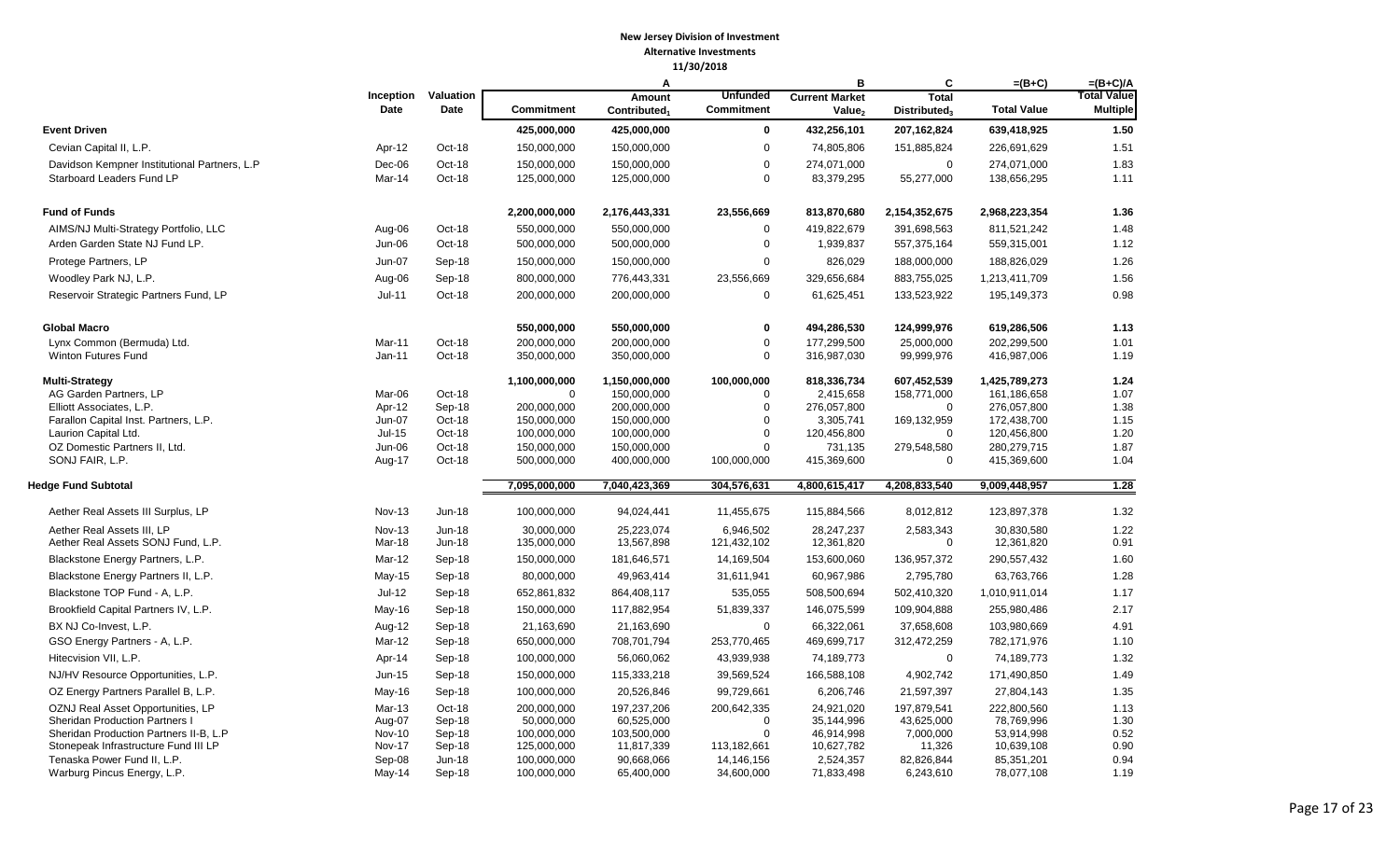## **New Jersey Division of Investment**

**Alternative Investments 11/30/2018**

| в                                                                                                                                                                                                                               | $=(B+C)$           | $=(B+C)/A$                            |
|---------------------------------------------------------------------------------------------------------------------------------------------------------------------------------------------------------------------------------|--------------------|---------------------------------------|
|                                                                                                                                                                                                                                 |                    |                                       |
| Last<br><b>Valuation</b><br>Unfunded<br>Inception<br><b>Current Market</b><br><b>Total</b><br>Amount<br>Date<br><b>Commitment</b><br>Date<br>Commitment<br>Contributed <sub>1</sub><br>Value <sub>2</sub><br><b>Distributed</b> | <b>Total Value</b> | <b>Total Value</b><br><b>Multiple</b> |
|                                                                                                                                                                                                                                 |                    |                                       |
| <b>Real Assets Subtotal</b><br>2,994,025,521<br>2,797,649,689<br>1,037,570,856<br>2,000,611,018<br>1,476,881,841                                                                                                                | 3,477,492,859      | 1.24                                  |
| <b>Grand Total</b><br>7,416,550,177<br>33,274,733,468<br>19,161,688,559<br>23,718,585,796<br>30,028,871,801                                                                                                                     | 42,880,274,356     | 1.43                                  |

1. Amount Contributed does not include adjustment for portion of total distributions that are recallable. Contributions does include return of unused funded capital.

2. Private Equity and Real Estate represent most recently reported quarterly values from the General Partners, adjusted with cash flows through the end of current reported month-end.

Hedge Funds reflect the most recent market values available and Commodity reported values are as of the current month end.

3. Total Distributed includes recallable portion of proceeds.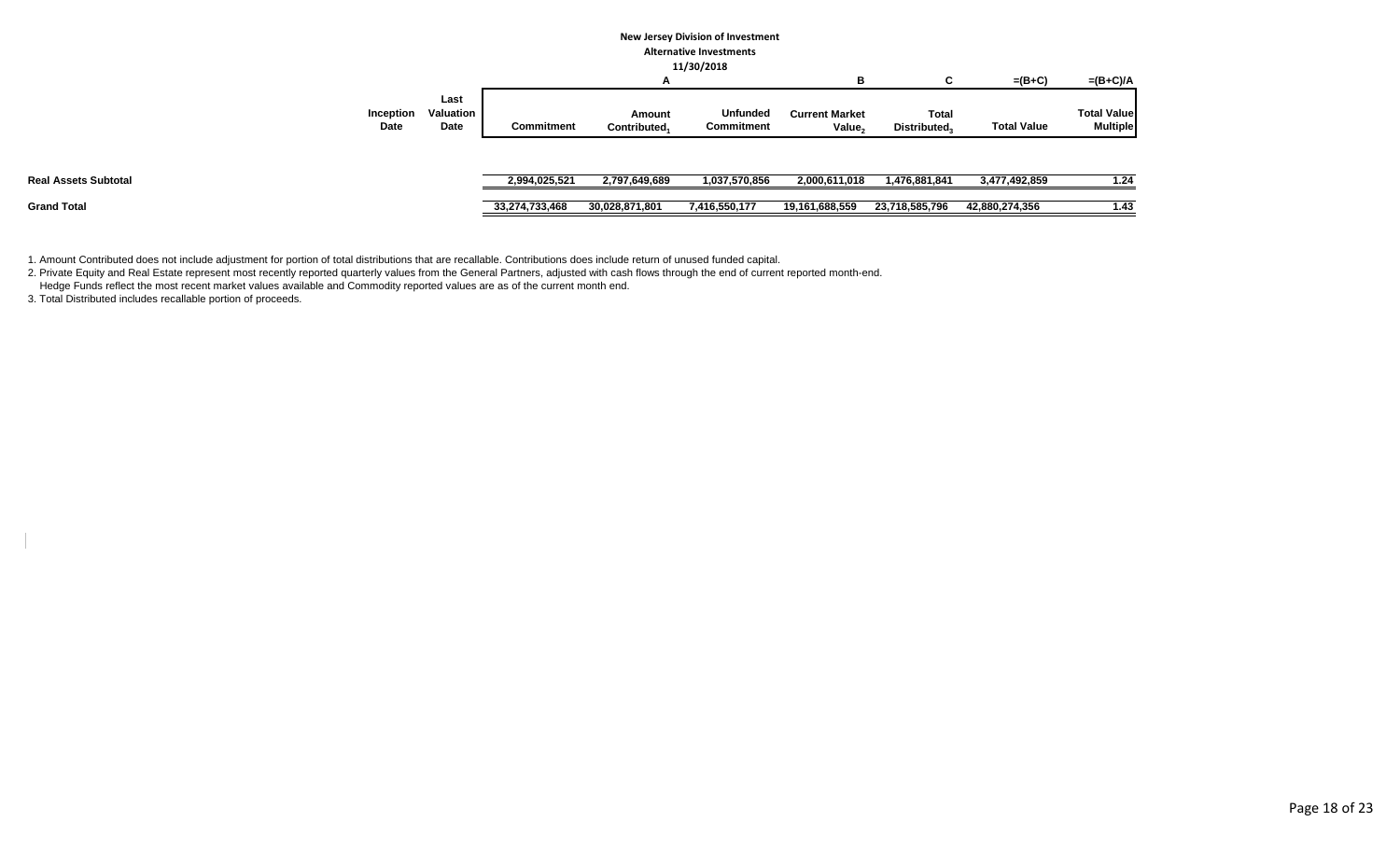#### **New Jersey Division of Investment Global Diversified Credit 11/30/18**

#### **Global Diversified Credit as-of November 30, 2018**

Presents underlying fund level information including the Portfolio's original commitments, funded amounts to date, remaining commitments and the distributions to date.

|                                     |                       |                               |                   | А                      |                                      | в                                           | C                                     | $=(B+C)$           | $=(B+C)/A$                        |
|-------------------------------------|-----------------------|-------------------------------|-------------------|------------------------|--------------------------------------|---------------------------------------------|---------------------------------------|--------------------|-----------------------------------|
|                                     | <b>Inception Date</b> | <b>Last Valuation</b><br>Date | <b>Commitment</b> | Amount<br>Contributed. | <b>Unfunded</b><br><b>Commitment</b> | <b>Current Market</b><br>Value <sup>2</sup> | <b>Total Distributed</b> <sup>3</sup> | <b>Total Value</b> | Total<br>Value<br><b>Multiple</b> |
| Blackstone TORO Fund - A L.P.       | Apr-16                | Sep-18                        | 250,000,000       | 217,664,949            | 32,335,051                           | 245,612,040                                 | 16,184,481                            | 261,796,521        | 1.20                              |
| Blueprint Cap I, LP                 | May-18                | Jun-18                        | 300,000,000       | 162,378                | 299,837,622                          | 162,378                                     | $\Omega$                              | 162,378            | 1.00                              |
| Cerberus NJ Credit Opportunities I  | Apr-12                | Sep-18                        | 300,000,000       | 321,268,657            | 116,044,776                          | 340,971,622                                 | 148,269,479                           | 489,241,102        | 1.52                              |
| Crayhill NJ Fund, LP                | May-17                | Sep-18                        | 150,000,000       | 57,296,169             | 96,255,979                           | 56,096,479                                  | 4,457,144                             | 60,553,623         | 1.06                              |
| Golden Tree Opportunities LP-Clas   | Sep-07                | Oct-18                        | 250,000,000       | 249,500,000            | 500,000                              | 554,329,202                                 | 4,676,086                             | 559,005,288        | 2.24                              |
| GSO Credit Partners - A, L.P.       | Mar-12                | Sep-18                        | 600,000,000       | 475,000,000            | 125,000,000                          | 508,670,560                                 | 169,026,120                           | 677,696,680        | 1.43                              |
| Knight TAO, L.P.                    | Oct-14                | Sep-18                        | 700,000,000       | 442,817,534            | 301,748,827                          | 457,535,281                                 | 91,943,786                            | 549,479,067        | 1.24                              |
| Knight/TPG NPL - C. L.P.            | Mar-12                | Sep-18                        | 70,382,674        | 78,556,376             | 5,000,000                            | 16,019,055                                  | 102,462,751                           | 118,481,806        | 1.51                              |
| Knight/TPG NPL - R, L.P.            | Mar-12                | Sep-18                        | 59,054,236        | 55,554,236             | 3,574,522                            | 893,746                                     | 82,921,547                            | 83,815,293         | 1.51                              |
| NJ/TCW Direct Lending LLC           | Feb-16                | Sep-18                        | 150,000,000       | 120,879,000            | 47,252,080                           | 90,641,905                                  | 36,234,000                            | 126,875,905        | 1.05                              |
| Owl Rock Capital Corporation        | Sep-16                | Sep-18                        | 400,000,000       | 203,959,254            | 196,040,746                          | 223,249,720                                 | 13                                    | 223,249,733        | 1.09                              |
| Owl Rock Capital Holdings LLC       | Sep-16                | Jun-18                        | 1,926,931         | 1,883,777              | 43,154                               | 17,336,855                                  | 32,500                                | 17,369,355         | 9.22                              |
| OZSC, LP                            | Apr-10                | Oct-18                        | 250,000,000       | 316,772,824            | 342,107,794                          | 475,486,160                                 | 658,773,974                           | 1,134,260,134      | 3.58                              |
| OZSC II, LP                         | Mar-13                | Oct-18                        | 650,000,000       | 728,251,777            | 21,480,174                           | 862,318,517                                 | 99,731,950                            | 962,050,468        | 1.32                              |
| OZNJ Private Opportunities LP       | Mar-13                | Oct-18                        | 500,000,000       | 946,674,512            | 196,184,976                          | 412,978,962                                 | 633,386,452                           | 1,046,365,415      | 1.11                              |
| <b>TCW Direct Lending LLC</b>       | Mar-15                | Sep-18                        | 150,000,000       | 119,520,900            | 37,994,113                           | 67,275,589                                  | 69,104,205                            | 136,379,793        | 1.14                              |
| TPG Opportunities Partners III (A), | Apr-14                | Sep-18                        | 100,000,000       | 51,104,935             | 57, 133, 792                         | 59,293,881                                  | 11,739,021                            | 71,032,902         | 1.39                              |
| Total                               |                       |                               | 4,881,363,841     | 4,386,867,277          | 1,878,533,606                        | 4,388,871,953                               | 2,128,943,510                         | 6,517,815,463      | 1.49                              |

1. Amount Contributed does not include adjustment for portion of total distributions that are recallable. Contributions does include return of unused funded capital.

2. Values represent most recently reported values from the General Partners, adjusted wo cash flows through the end of current reported month-end.

3. Total distributed include recallable portion of proceeds.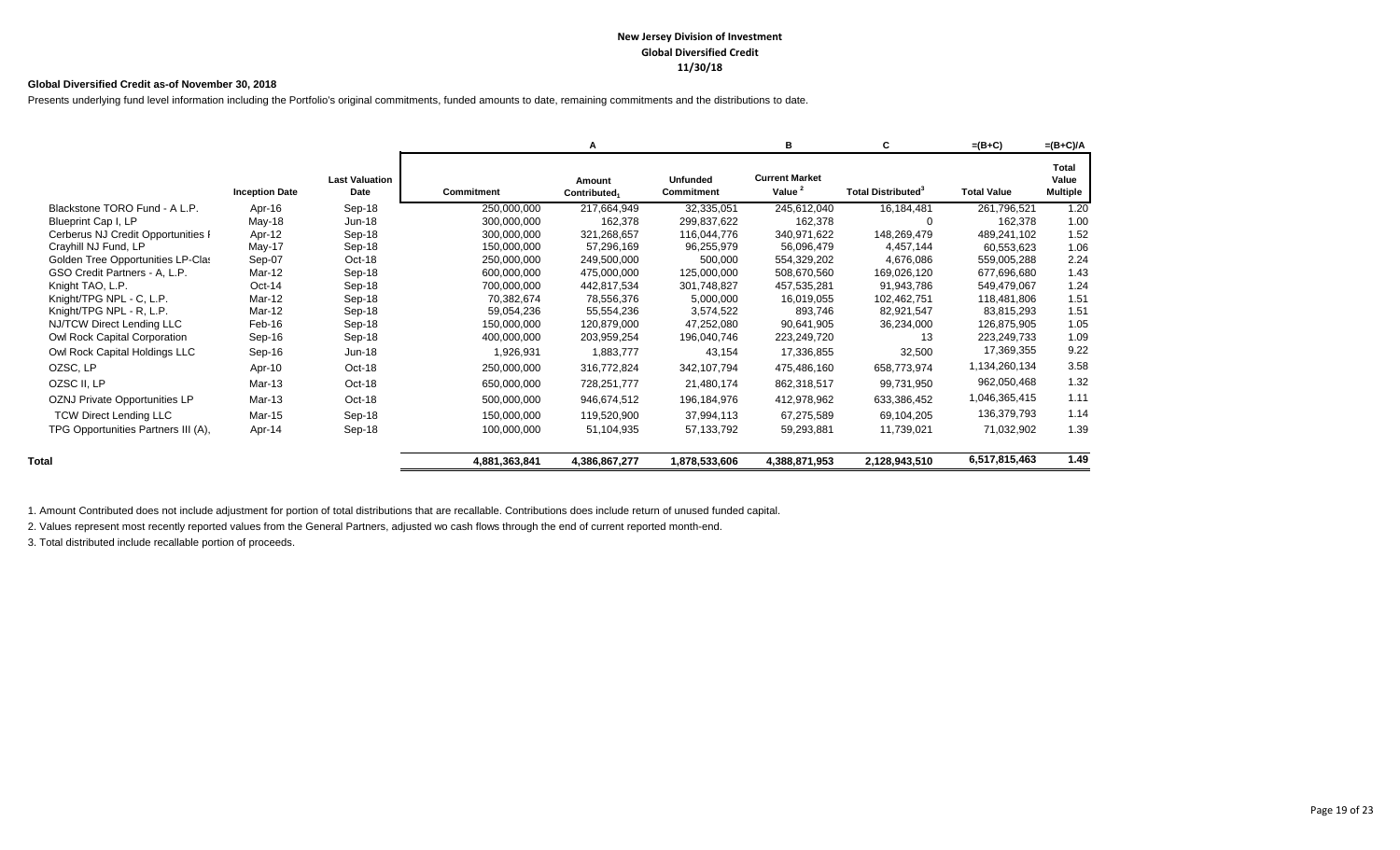## **New Jersey Division of Investment Opportunistic Investments**

## **11/30/18 Opportunistic Investments as of November 30, 2018**

Presents underlying fund level information including the Portfolio's original commitments, funded amounts to date, remaining commitments and the distributions to date.

|                             |                       |                                        |                   | A                          |                                      | в                                           | ັ                                        | $=(B+C)$           | $=(B+C)/A$                            |
|-----------------------------|-----------------------|----------------------------------------|-------------------|----------------------------|--------------------------------------|---------------------------------------------|------------------------------------------|--------------------|---------------------------------------|
|                             | <b>Inception Date</b> | <b>Last Valuation I</b><br><b>Date</b> | <b>Commitment</b> | Amount<br>Contributed $_1$ | <b>Unfunded</b><br><b>Commitment</b> | <b>Current Market</b><br>Value <sup>2</sup> | Total<br><b>Distributed</b> <sup>3</sup> | <b>Total Value</b> | <b>Total Value</b><br><b>Multiple</b> |
| Dyal NJ Investors, L.P.     | $Oct-12$              | <b>Jun-18</b>                          | 200,000,000       | 201,494,153                | 26,204,882                           | 134,299,569                                 | 112,743,632                              | 247,043,201        | 1.23                                  |
| Dyal II NJ Investors, L.P.  | <b>Jul-14</b>         | $Jun-18$                               | 250,000,000       | 172,665,563                | 88,665,680                           | 160,524,659                                 | 29,302,974                               | 189,827,633        | 1.10                                  |
| Dyal III NJ Investors, L.P. | Aug-17                | $Jun-18$                               | 100,000,000       | 24,769,252                 | 75,230,748                           | 29,740,248                                  | 75,638                                   | 29,815,886         | 1.20                                  |
| Dyal III US Investors LP    | $Dec-15$              | Sep-18                                 | 200,000,000       | 69,715,169                 | 149,420,178                          | 104,637,462                                 | 26,777,895                               | 131.415.357        | 1.89                                  |
| Total                       |                       |                                        | 750,000,000       | 468,644,137                | 339,521,488                          | 429,201,937                                 | 168,900,139                              | 598,102,076        | 1.28                                  |

1. Amount Contributed does not include adjustment for portion of total distributions that are recallable. Contributions does include return of unused funded capital.

2. Values represent most recently reported values from the General Partners, adjusted with cash flows through the end of current reported month-end.

3. Total distributed include recallable portion of proceeds.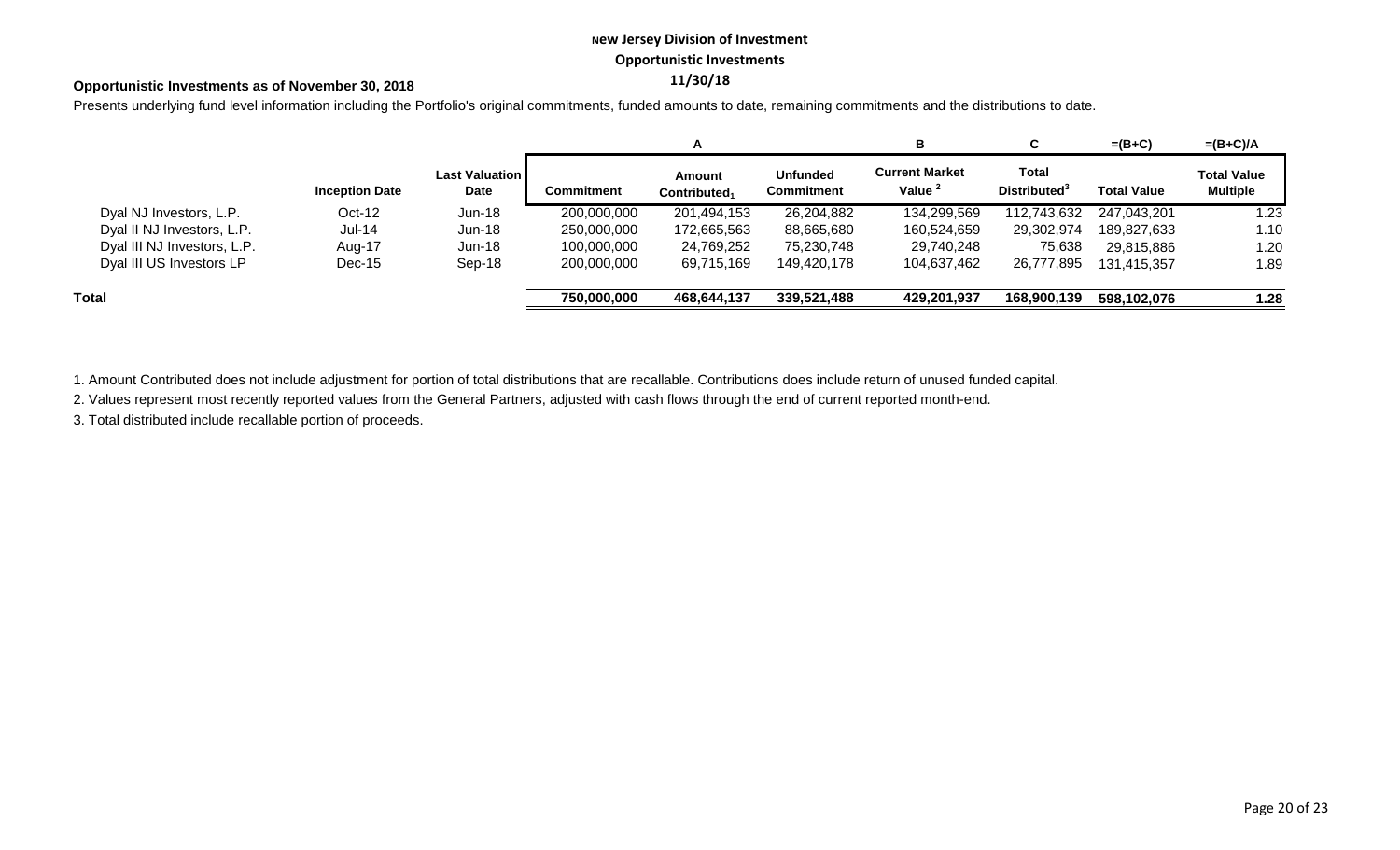## New Jersey Division of Investment

## Transfers between Common and Pension Funds November, 2018

|            | Contributions to Common Funds from Pension Funds for the Month |                 |                    |                 |
|------------|----------------------------------------------------------------|-----------------|--------------------|-----------------|
|            |                                                                |                 |                    |                 |
| Date       | Withdrawal                                                     | From            | Contribution       | To              |
|            | Amount                                                         | Pension Fund(s) | Amount             | Common Fund(s)  |
|            |                                                                | Not Applicable  |                    |                 |
|            | \$                                                             |                 | \$                 |                 |
|            |                                                                |                 |                    |                 |
|            | Withdrawals from Common Funds to Pension Funds for the Month   |                 |                    |                 |
|            | Withdrawal                                                     | From            | Contribution       | To              |
| Date       | Amount                                                         | Common Fund(s)  | Amount             | Pension Fund(s) |
| 11/8/2018  | \$136,000,000.00                                               | L               | \$105,780,800.00   | <b>TPA</b>      |
|            |                                                                |                 | 28,587,200.00      | <b>PERS</b>     |
|            |                                                                |                 | 1,632,000.00       | P&F             |
|            | 136,000,000.00<br>S                                            |                 | \$136,000,000.00   |                 |
| 11/29/2018 | \$575,000,000.00                                               | D               | 2,300,000.00<br>\$ | <b>JRS</b>      |
|            |                                                                |                 | 169,620,000.00     | P&F             |
|            |                                                                |                 | 203,550,000.00     | <b>PERS</b>     |
|            |                                                                |                 | 11,500,000.00      | <b>SPRS</b>     |
|            |                                                                |                 | 188,030,000.00     | <b>TPA</b>      |
|            | \$575,000,000.00                                               |                 | \$575,000,000.00   |                 |
|            |                                                                |                 |                    |                 |
|            | Transfers between Common and Pension Funds, Summarized         |                 |                    |                 |

| November, 2018 |                     |                                                     |                     | Fiscal Year to Date 2019                            |
|----------------|---------------------|-----------------------------------------------------|---------------------|-----------------------------------------------------|
|                | <b>Pension Fund</b> | Net Amount<br>Into (Out of)<br><b>Pension Funds</b> | <b>Pension Fund</b> | Net Amount<br>Into (Out of)<br><b>Pension Funds</b> |
|                | <b>JRS</b>          | 2,300,000.00<br>\$                                  | <b>JRS</b>          | \$<br>9,000,000.00                                  |
|                | P&F                 | \$171,252,000.00                                    | P&F                 | \$<br>814,504,000.00                                |
|                | <b>PERS</b>         | \$232,137,200.00                                    | <b>PERS</b>         | \$1,118,911,400.00                                  |
|                | <b>SPRS</b>         | 11,500,000.00<br>S                                  | <b>SPRS</b>         | \$<br>52,600,000.00                                 |
|                | <b>TPA</b>          | \$293,810,800.00                                    | <b>TPA</b>          | 1,336,984,600.00                                    |
|                |                     | \$711,000,000.00                                    |                     | 3,332,000,000.00                                    |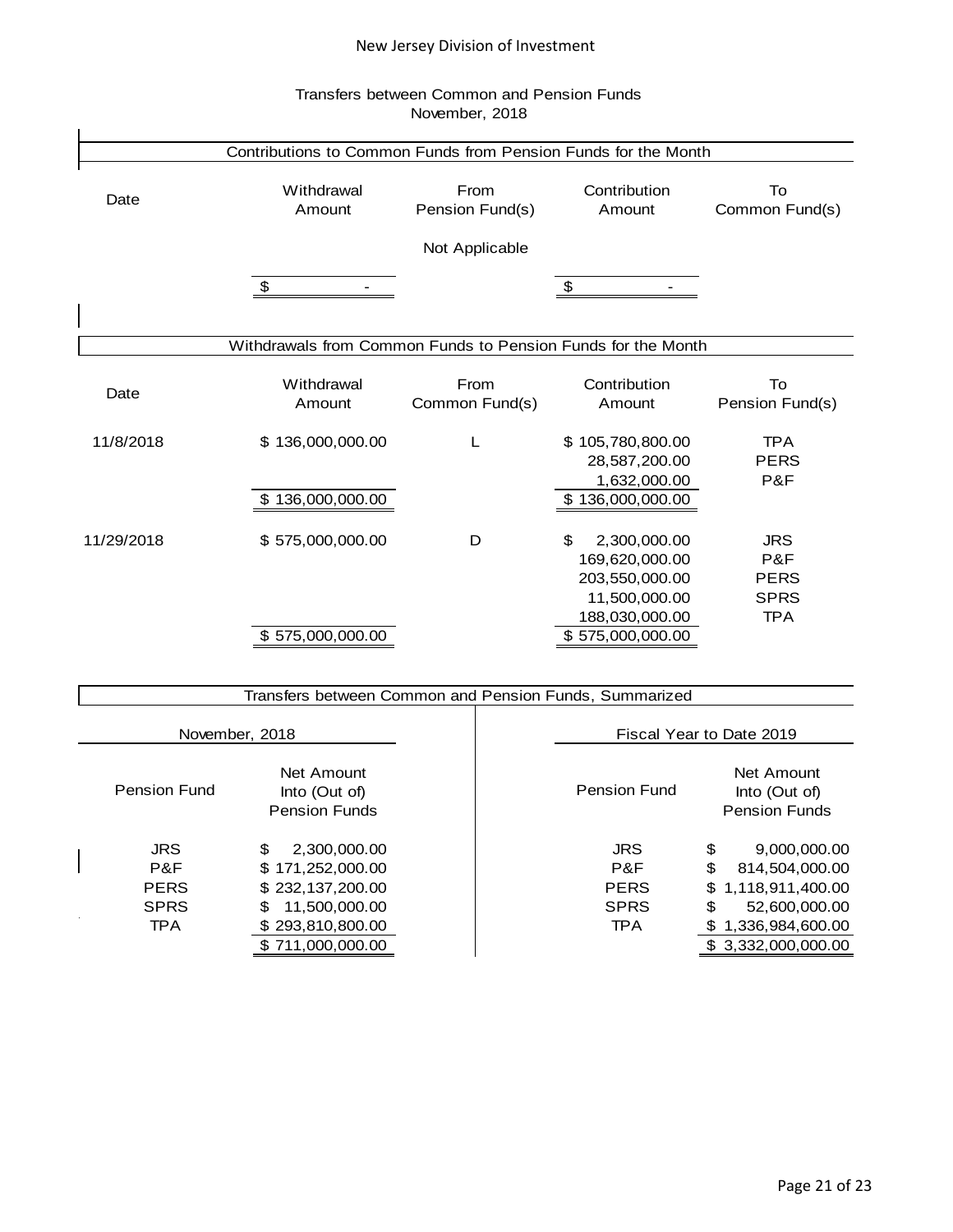*The MSCI data is comprised of a custom index calculated by MSCI for, and as requested by the New Jersey Division of Investment. The MSCI data is for internal use only and may not be redistributed or* used in connection with creating or offering any securities, financial products or indices. Neither MSCI nor any other third party involved in or related to compiling computing or creating the MSCI data (the *"MSCI Parties") makes any express or implied warranties or representations with respect to such data (or the results to be obtained by the use thereof), and the MSCI Parties hereby expressly disclaim all warranties of originality, accuracy, completeness, merchantability or fitness for a particular purpose with respect to such data. Without limiting any of the foregoing, in no event shall any of the MSCI Parties have any liability for any direct, indirect, special, punitive, consequential or any other damages (including lost profits) even if notified of the possibility of such damages.*